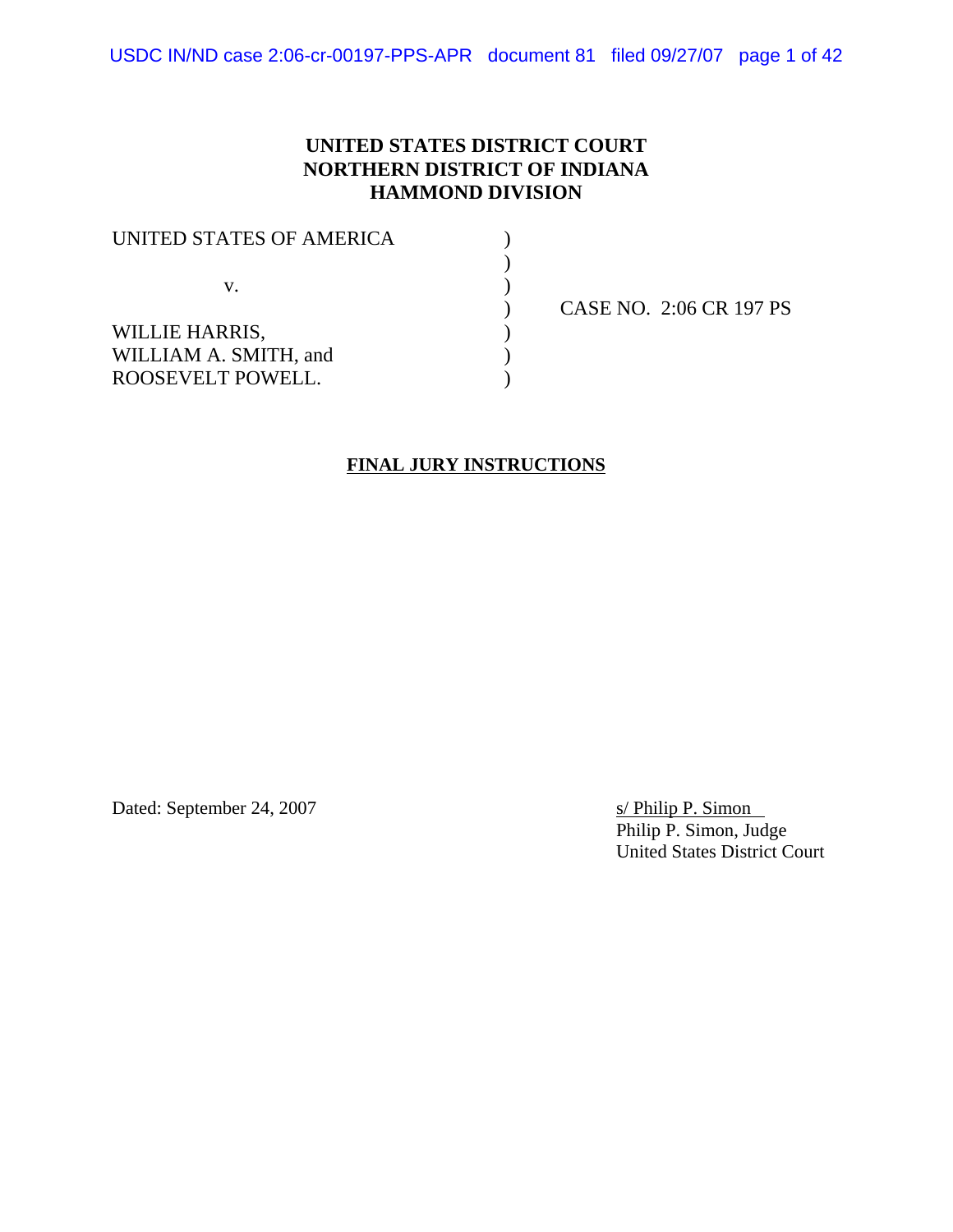Members of the jury, you have seen and heard all the evidence and arguments of the attorneys. Now I will instruct you on the law.

You have two duties as a jury, your first duty is to decide the facts from the evidence in the case. This is your job, and yours alone.

Your second duty is to apply the law that I give you to the facts. You must follow these instructions, even if you disagree with them. Each of the instructions is important, and you must follow all of them. You are not to single out one instruction alone as stating the law, but must consider the instructions as a whole.

You must perform these duties fairly and impartially. Do not allow sympathy, prejudice, fear, or public opinion to influence you. You should not be influenced by any person's race, color, religion, national ancestry, or sex.

Nothing I say now, and nothing I said or did during the trial, is meant to indicate any opinion on my part on what the facts are or what your verdict should be.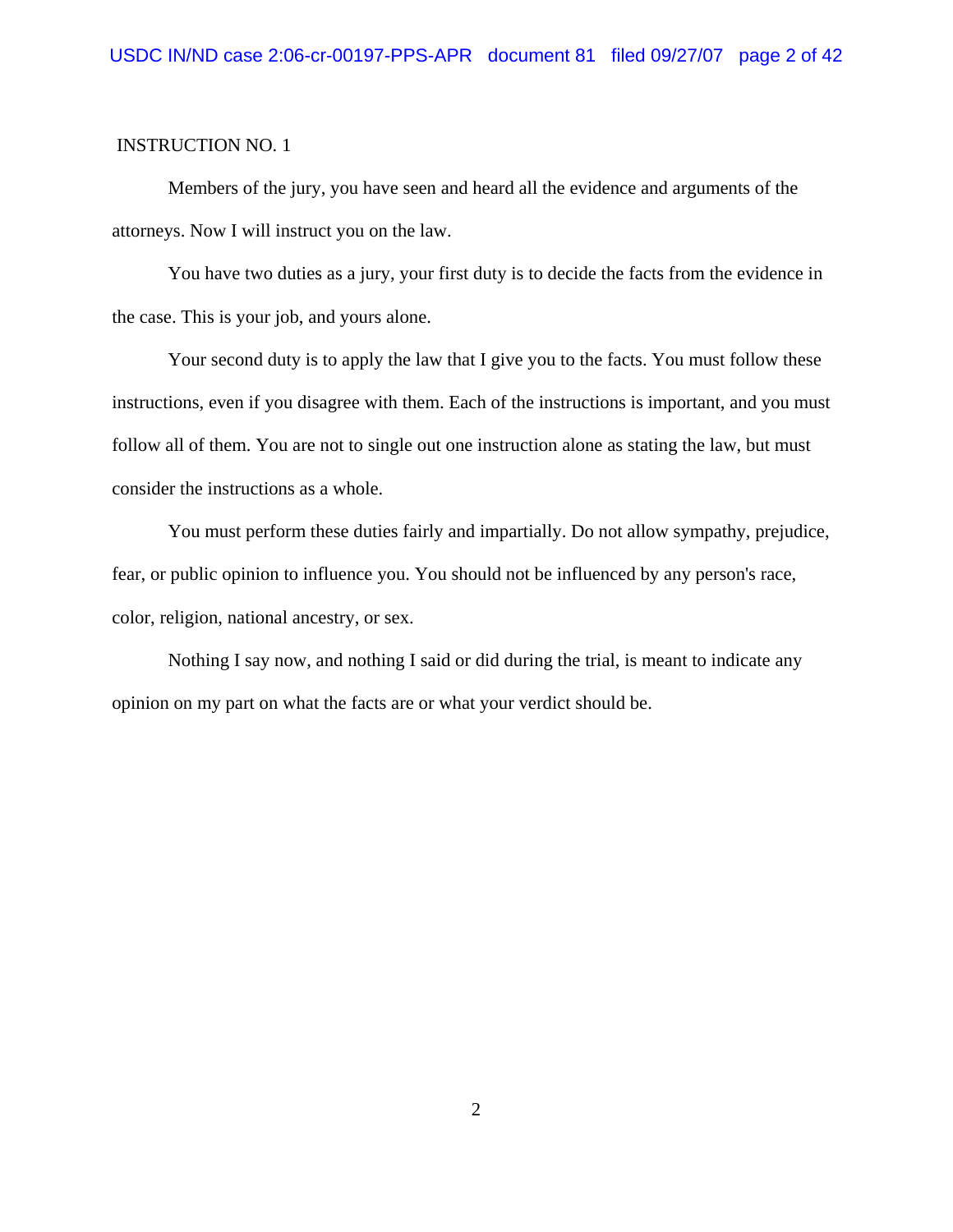The evidence consists of the testimony of the witnesses, the exhibits admitted in evidence, and stipulations. A stipulation is an agreement between both sides that certain facts are true.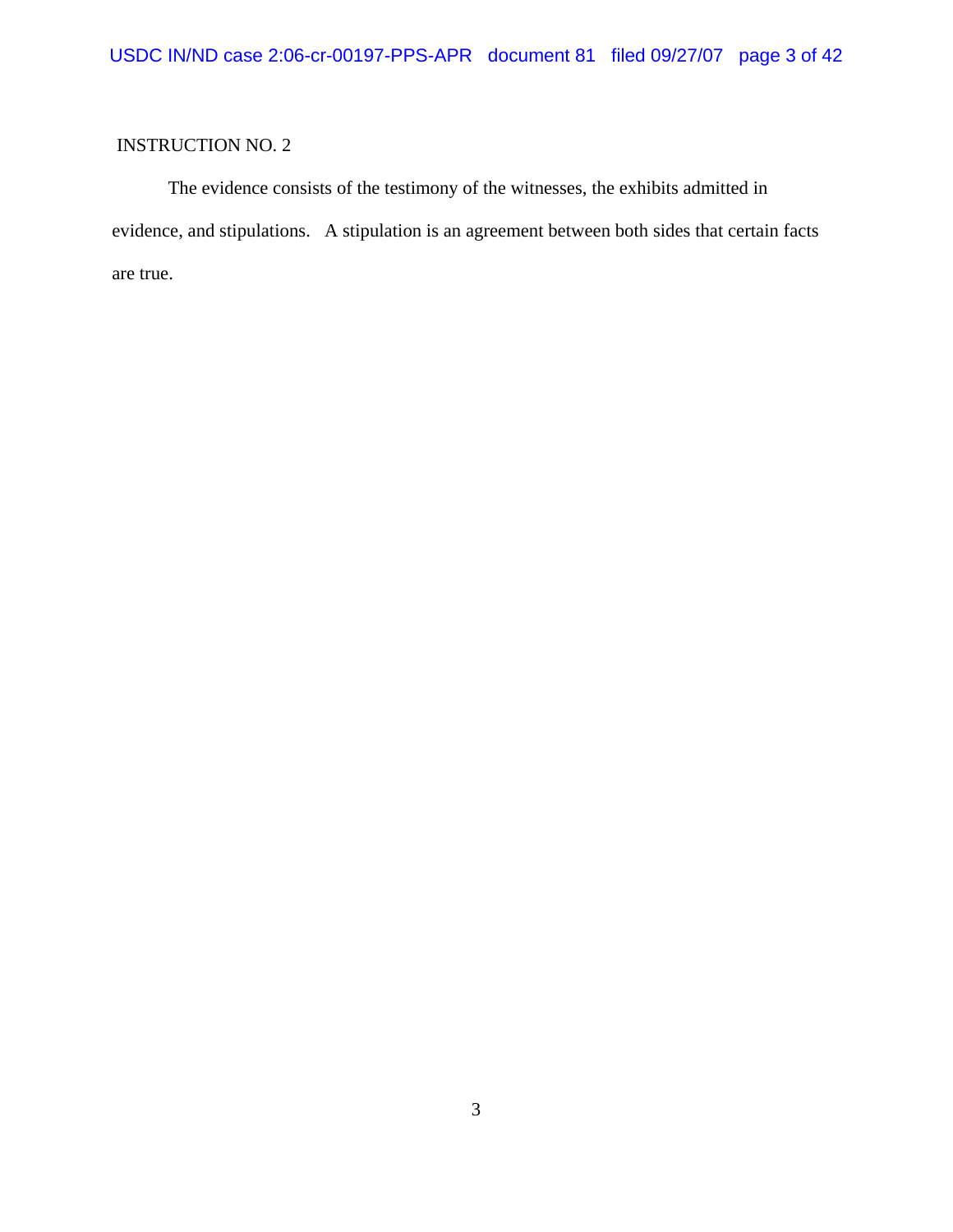You are to decide whether the testimony of each of the witnesses is truthful and accurate, in part, in whole, or not at all, as well as what weight, if any, you give to the testimony of each witness.

In evaluating the testimony of any witness, you may consider, among other things:

- the witness's age;
- the witness's intelligence;

- the ability and opportunity the witness had to see, hear, or know the things that the witness testified about;

- the witness's memory;

- any interest, bias, or prejudice the witness may have;
- the manner of the witness while testifying; and
- the reasonableness of the witness's testimony in light of all the evidence in the case.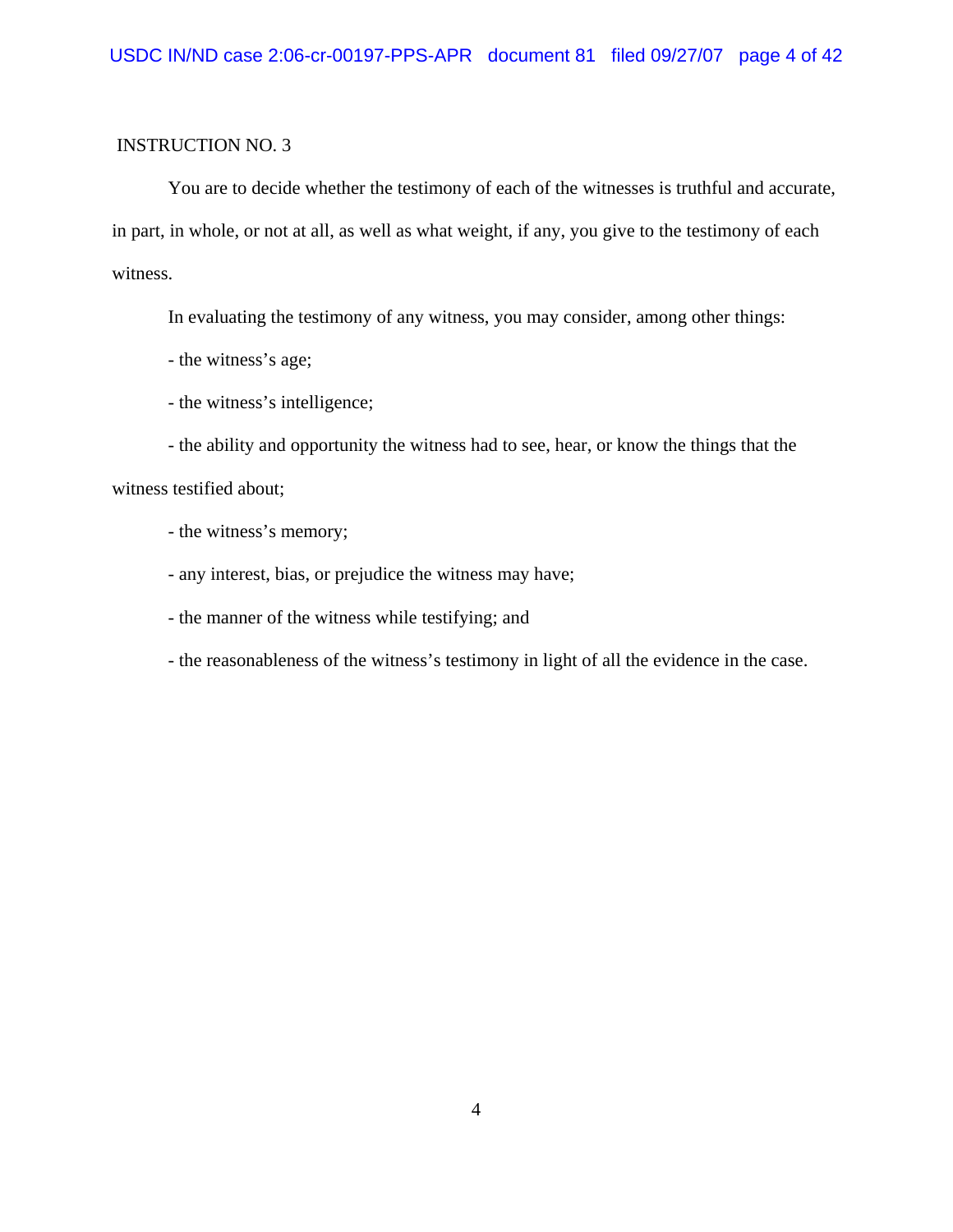You should use common sense in weighing the evidence and consider the evidence in light of your own observations in life.

In our lives, we often look at one fact and conclude from it that another fact exists. In law we call this "inference." A jury is allowed to make reasonable inferences. Any inferences you make must be reasonable and must be based on the evidence in the case.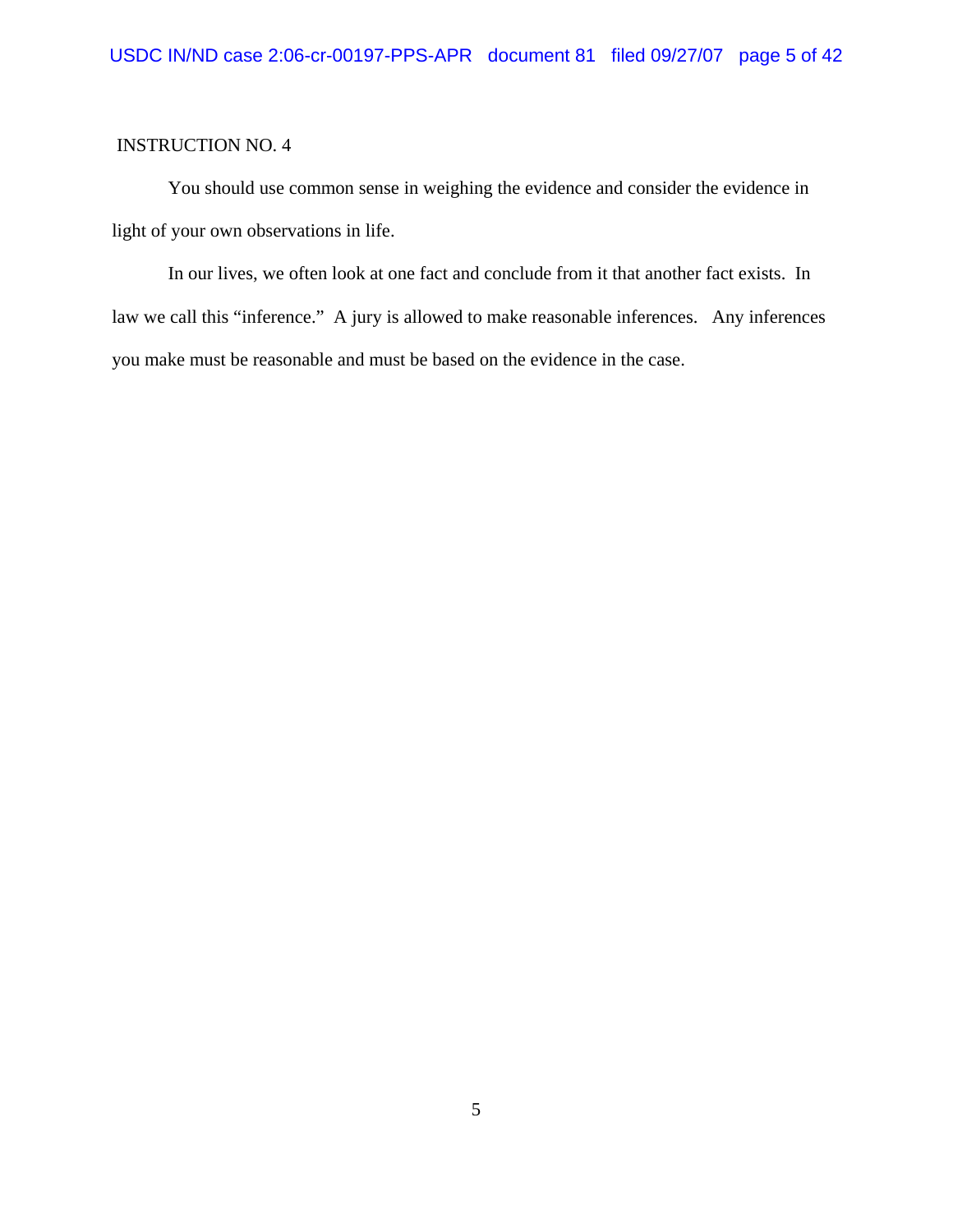Some of you have heard the phrases "circumstantial evidence" and "direct evidence." Direct evidence is the testimony of someone who claims to have personal knowledge of the commission of the crime which has been charged, such as an eyewitness. Circumstantial evidence is the proof of a series of facts which tend to show whether the defendant is guilty or not guilty. The law makes no distinction between the weight to be given either direct or circumstantial evidence. You should decide how much weight to give to any evidence. All the evidence in the case, including the circumstantial evidence, should be considered by you in reaching your verdict.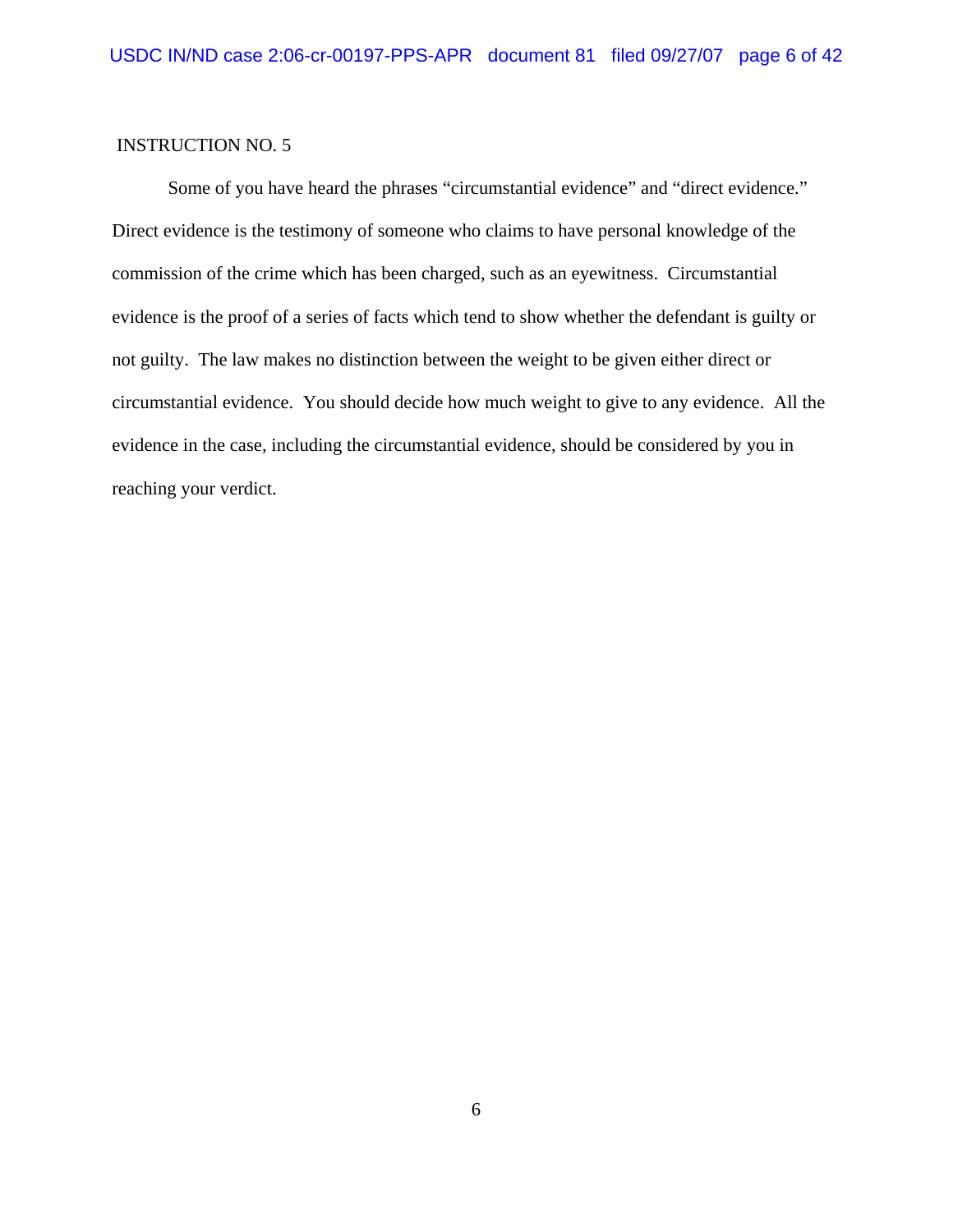Certain things are not evidence. I will list them for you:

First, testimony and exhibits that I struck from the record, or that I told you to disregard, are not evidence and must not be considered.

Second, anything that you may have seen or heard outside the courtroom is not evidence and must be entirely disregarded. This includes any press, radio, or television reports you may have seen or heard. Such reports are not evidence and your verdict must not be influenced in any way by such publicity.

Third, questions and objections by the lawyers are not evidence. Attorneys have a duty to object when they believe a question is improper. You should not be influenced by any objection or by my ruling on it.

Fourth, the lawyers' statements to you are not evidence. The purpose of these statements is to discuss the issues and the evidence. If the evidence as you remember it differs from what the lawyers said, your memory is what counts.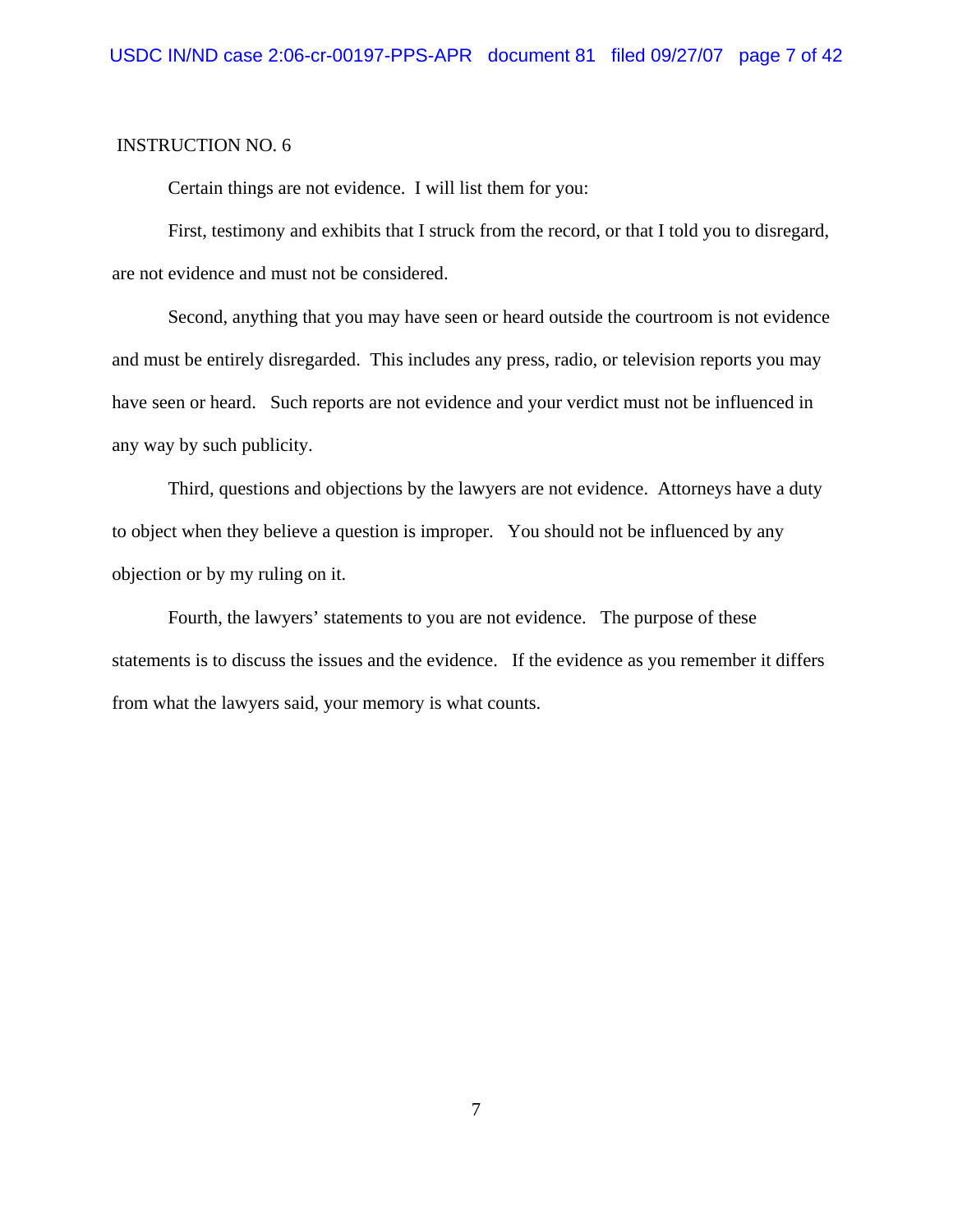It is proper for an attorney to interview any witness in preparation for trial.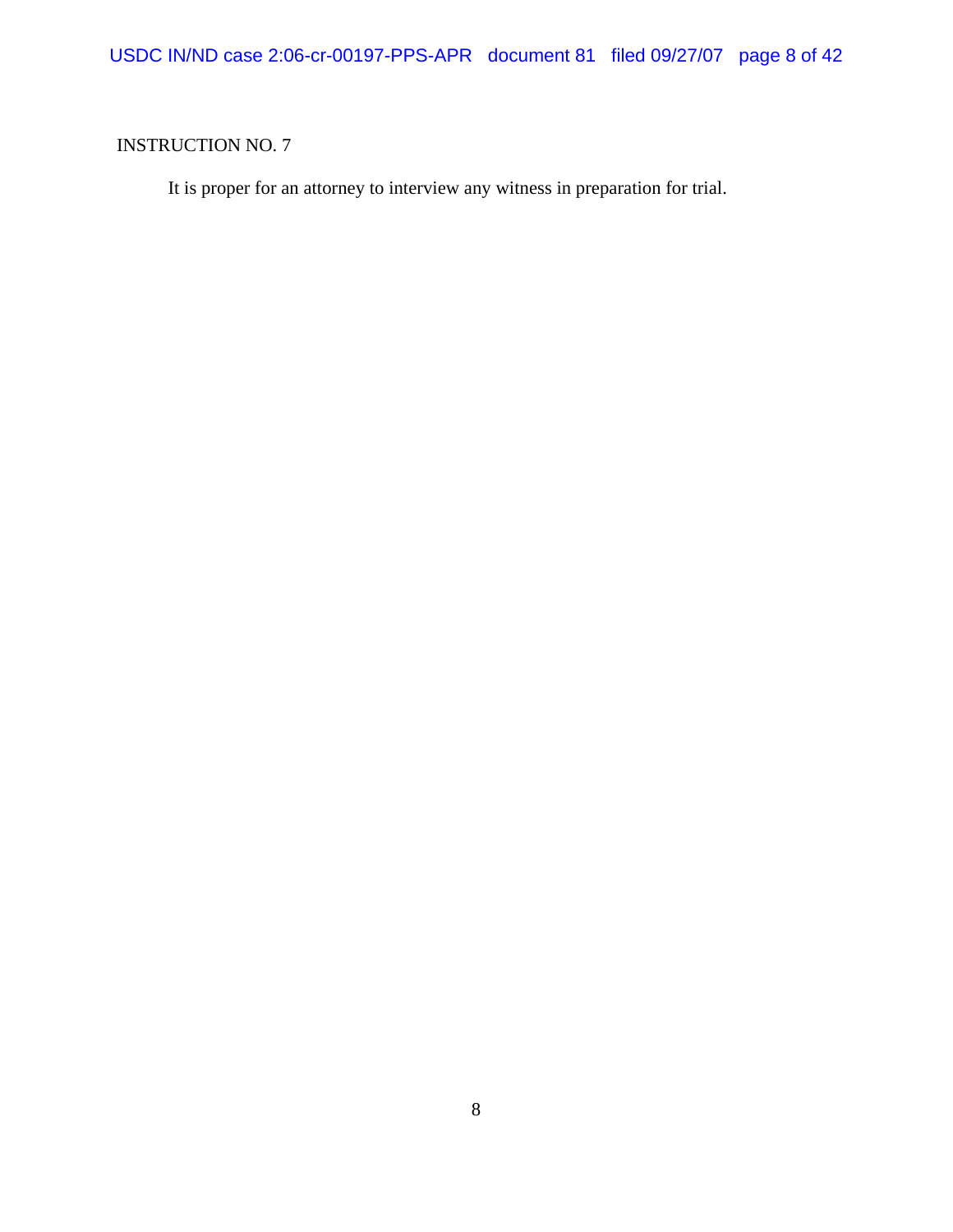You may find the testimony of one witness or a few witnesses more persuasive than the testimony of a larger number. You need not accept the testimony of the larger number of witnesses.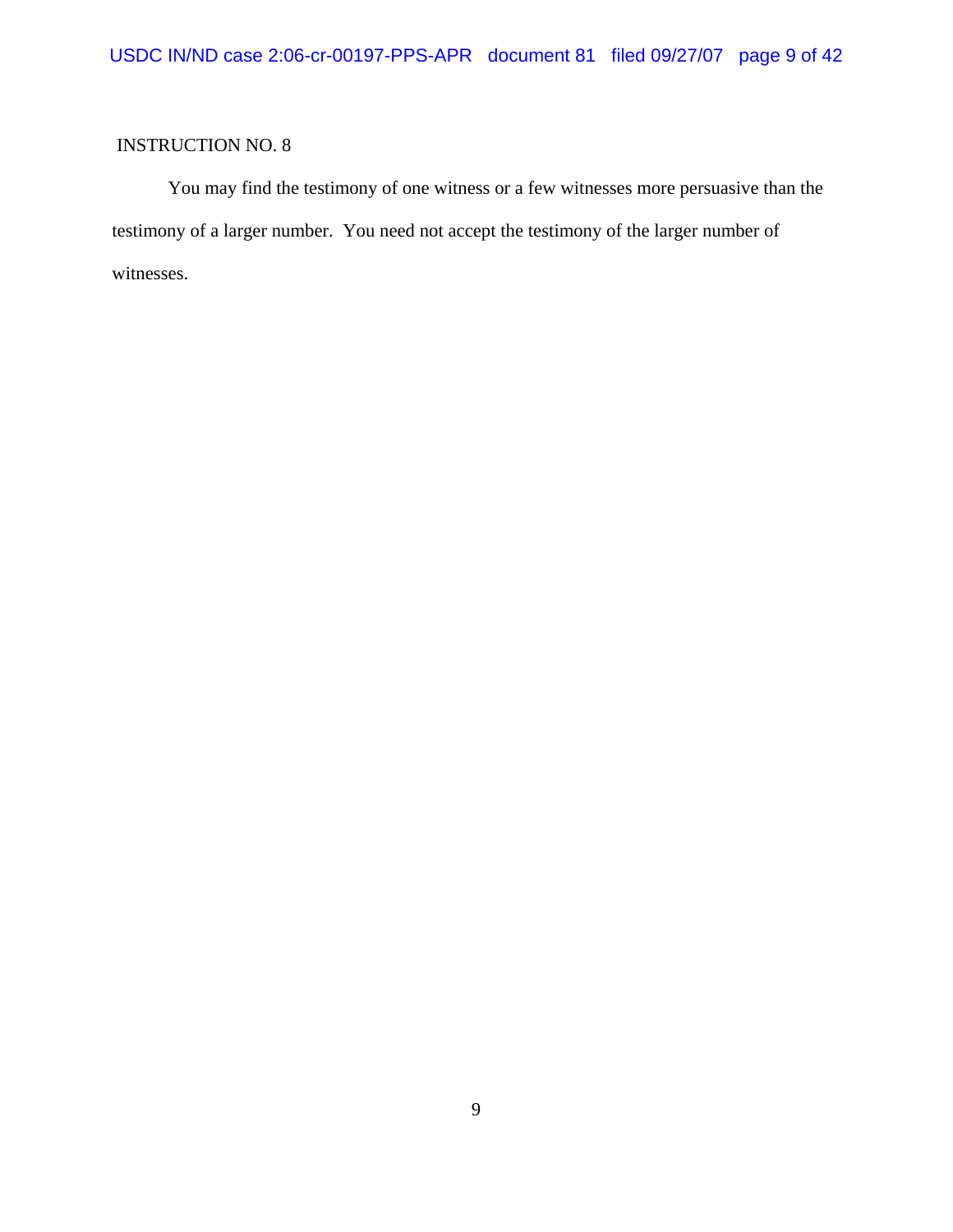### INSTRUCTION NUMBER 9

The indictment in this case is the formal method of accusing the defendant of an offense and placing the defendant on trial. It is not evidence against the defendant and does not create any inference of guilt.

The defendant, WILLIE HARRIS, is charged in Count One with wire fraud; Count Two with conspiracy to commit theft of funds from Lake County, Indiana; Count Three with conspiracy to defraud the United States and the Internal Revenue Service, and; Count Six, signing a false individual income tax return for the tax year 2001. Defendant Harris has pleaded not guilty to the charges.

The defendant WILLIAM SMITH is charged in Count One with wire fraud; Count Three with conspiracy to defraud the United States and the Internal Revenue Service, and; Count Four with signing a false individual income tax return for the tax year 2001. Defendant Smith has pleaded not guilty to the charges.

The defendant, ROOSEVELT POWELL is charged in Count One with wire fraud, Count Two with conspiracy to commit theft of funds from Lake County, Indiana; Count Three with conspiracy to defraud the United States and the Internal Revenue Service, and; Count Five with signing a false individual tax return for the tax year 2001. Defendant Powell has pleaded not guilty to the charges.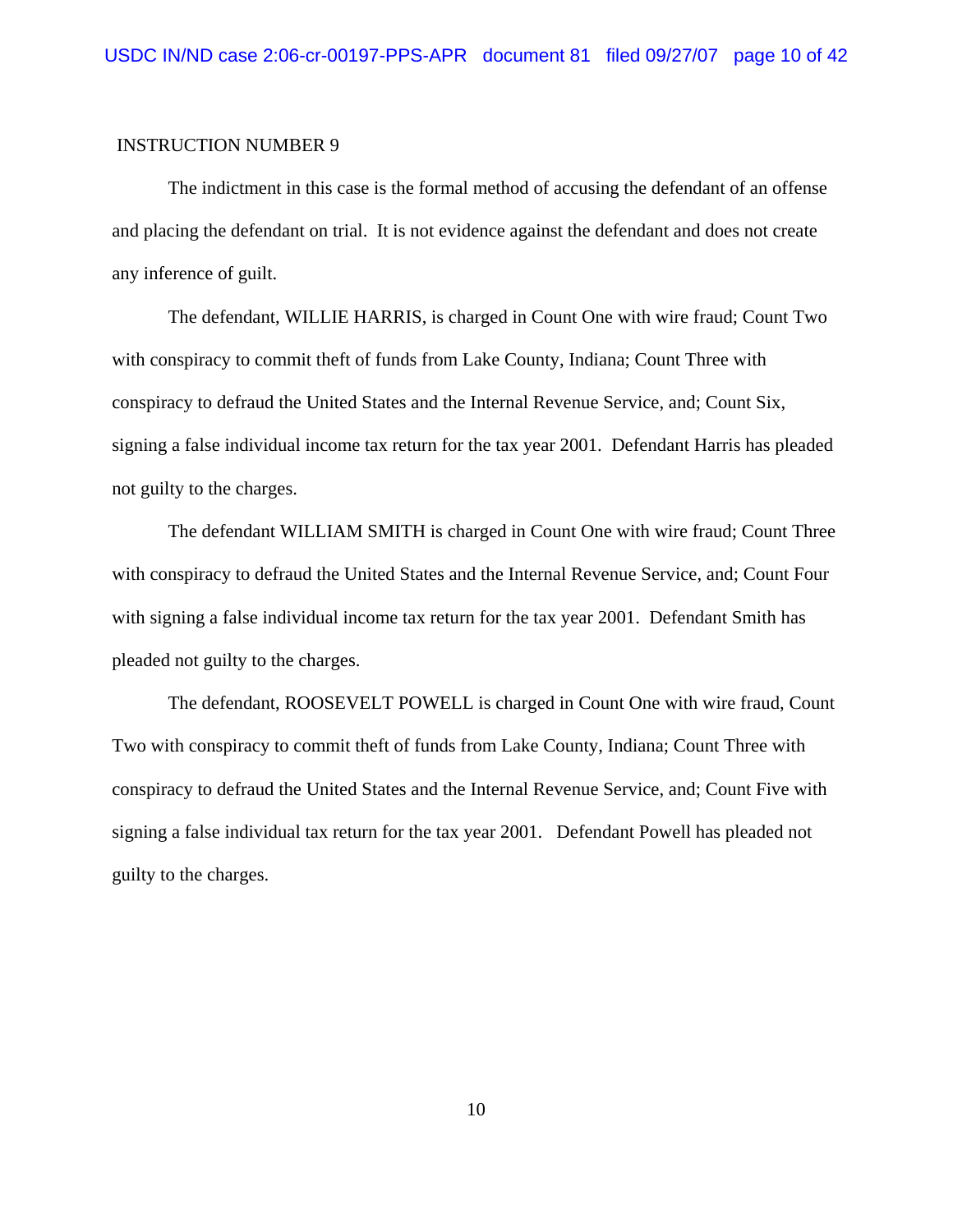### INSTRUCTION NUMBER 10

The defendant is presumed to be innocent of each of the charges. This presumption continues during every stage of the trial and your deliberations on the verdict. It is not overcome unless from all the evidence in the case you are convinced beyond a reasonable doubt that the defendant is guilty as charged. The government has the burden of proving the guilt of the defendant beyond a reasonable doubt.

This burden of proof stays with the government throughout the case. The defendant is never required to prove his innocence or to produce any evidence at all.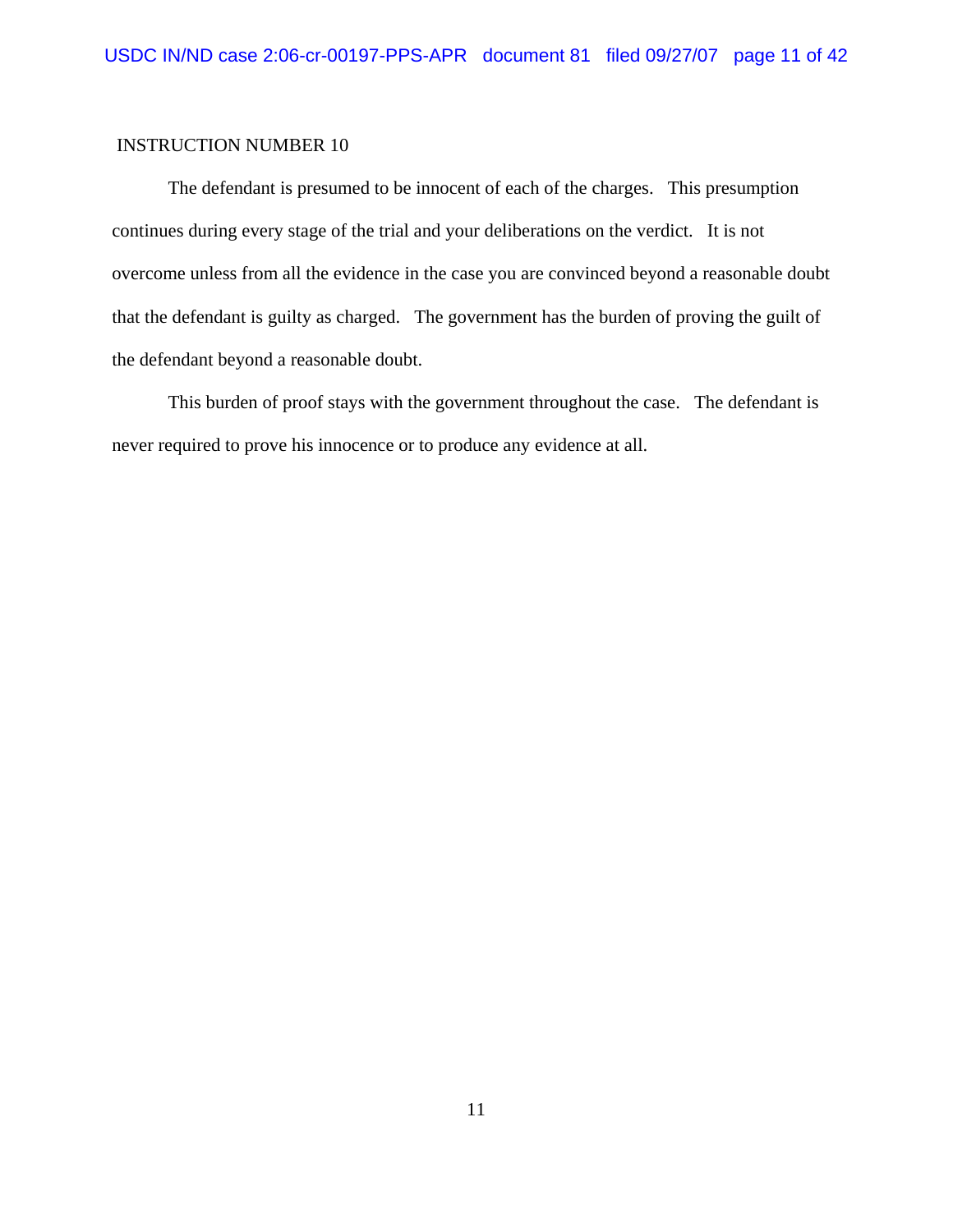A defendant has an absolute right not to testify. The fact that a defendant did not testify should not be considered by you in any way in arriving at your verdict.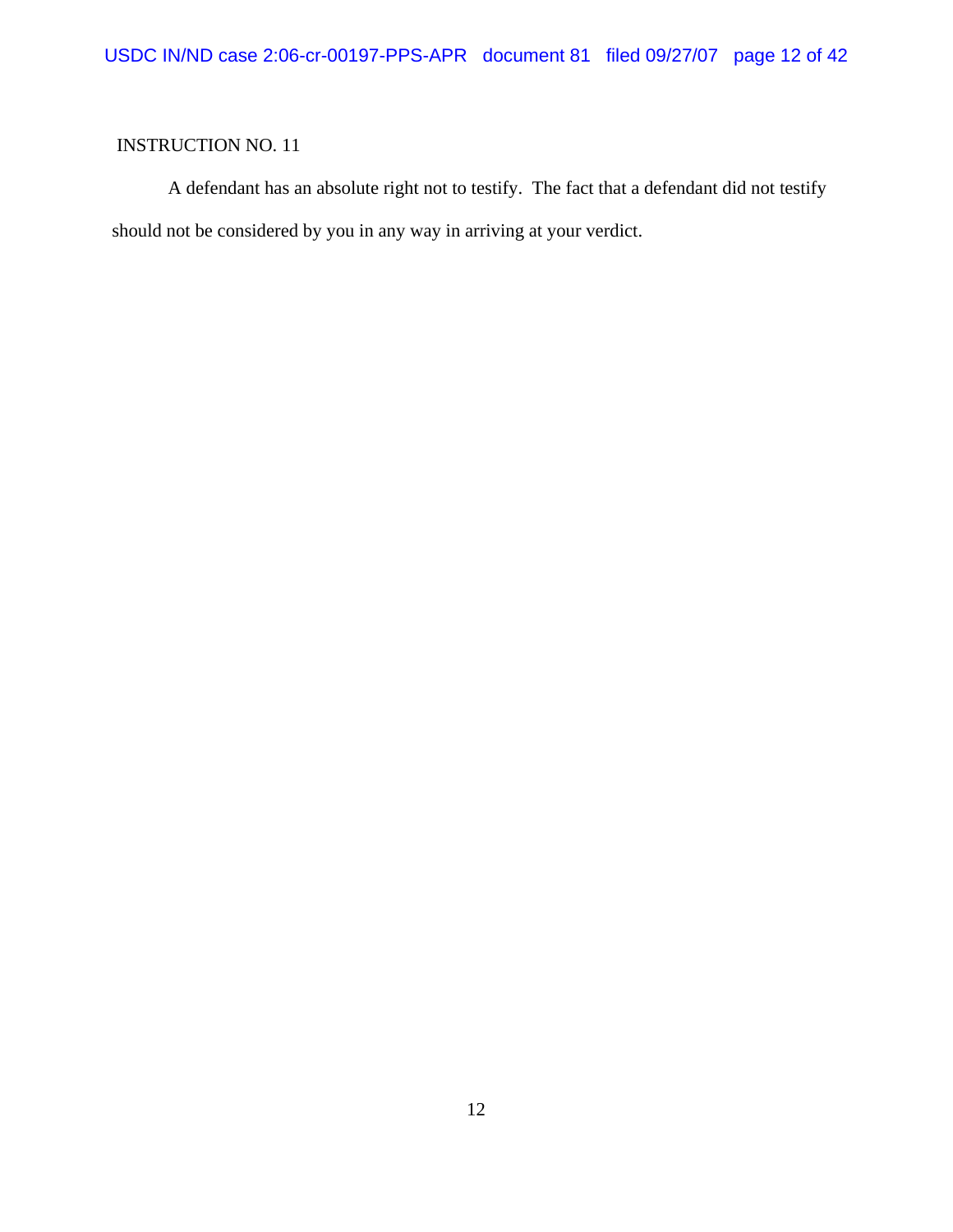### INSTRUCTION NUMBER 12

You have heard witnesses give opinions about matters requiring special knowledge or skill. You should judge this testimony in the same way that you judge the testimony of any other witness. The fact that such a person has given an opinion does not mean that you are required to accept it. Give the testimony whatever weight you think it deserves, considering the reasons given for the opinion, the witness' qualifications, and all of the other evidence in the case.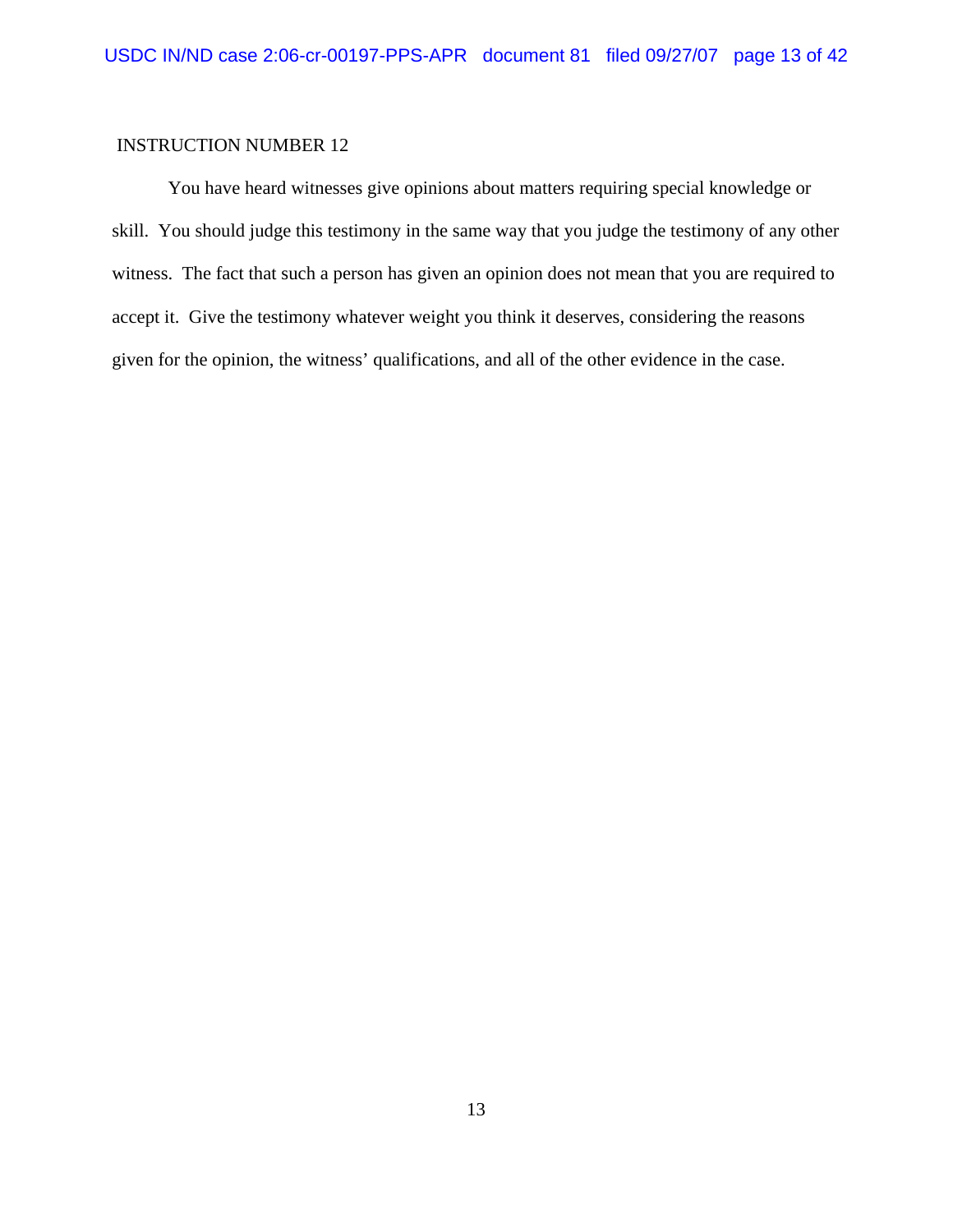You have heard evidence that before the trial witnesses made statements that may be inconsistent with the witnesses' testimony here in court. If you find that they are inconsistent, you may consider the earlier statements in deciding the truthfulness and accuracy of those witness' testimony in this trial. If those statements were not made under oath, you may not use them as evidence of the truth of the matters contained in those prior statements. If those statements were made under oath, such as those made before a grand jury, you may also consider them as evidence of the truth of the matters contained in those prior statements.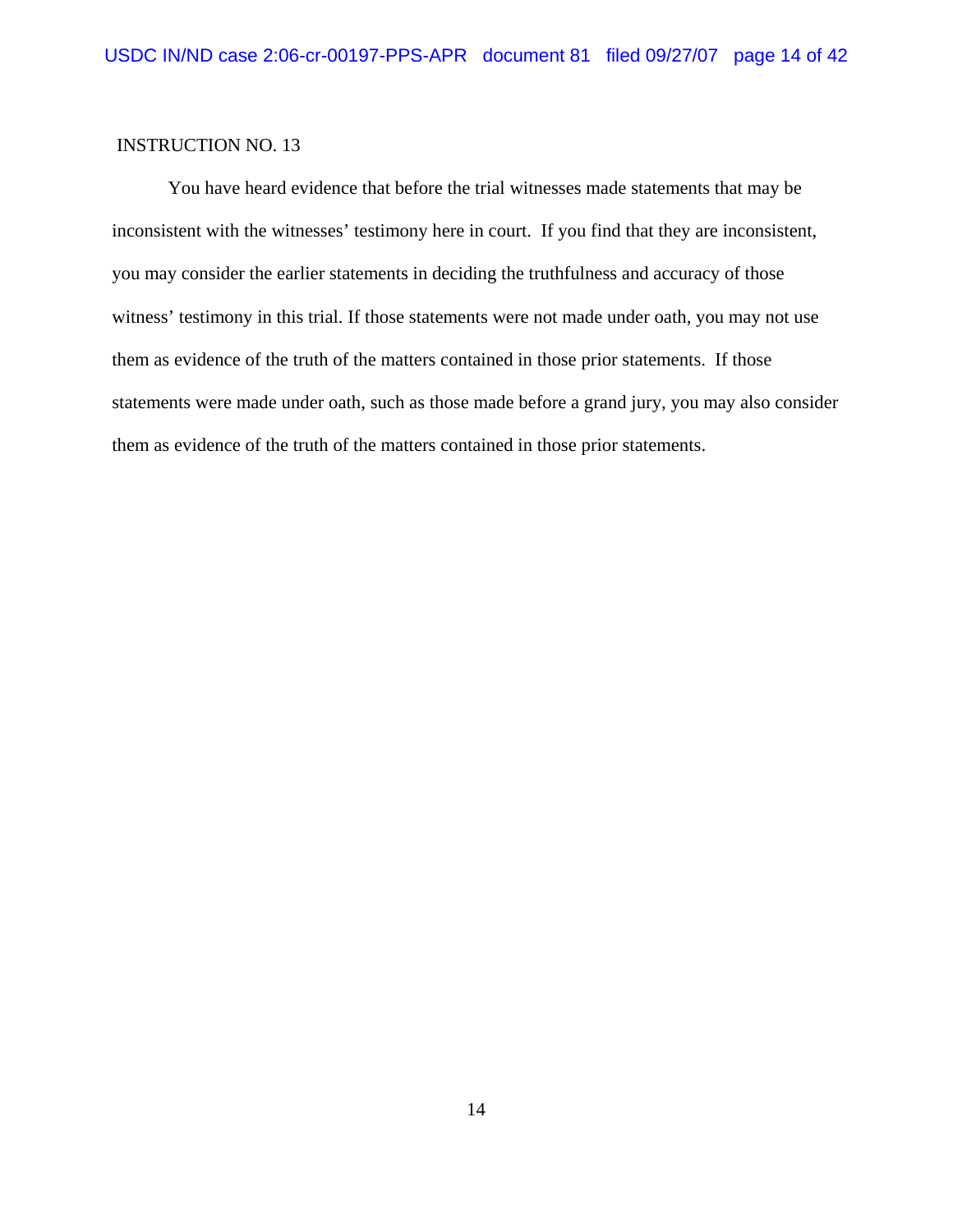You have heard testimony from Jojuana Meeks and Lee Christakis who received immunity; that is, a promise from the government that any testimony or other information they provided would not be used against them in a criminal case. You may give their testimony such weight as you feel it deserves, keeping in mind that it must be considered with caution and great care.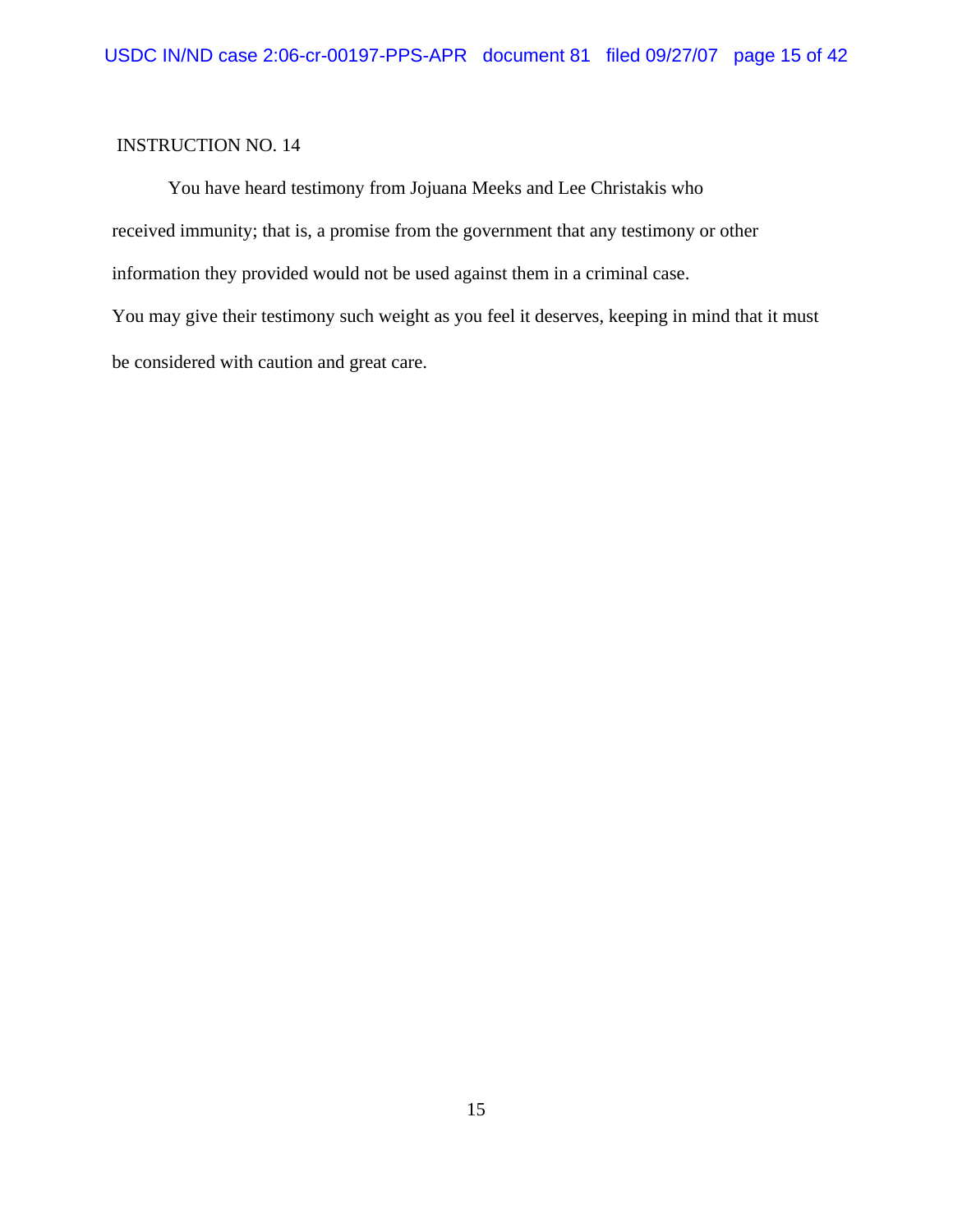All of the defendants are charged in Count One of the indictment with wire fraud in

violation of Title 18, United States Code, Section 1343 which provides in pertinent part:

Whoever, having devised or intending to devise any scheme or artifice to defraud, transmits or causes to be transmitted by means of a wire communication in interstate commerce, any writings, signs, signals, pictures or sounds for the purpose of executing such scheme or artifice

shall be guilty of an offense against the United States.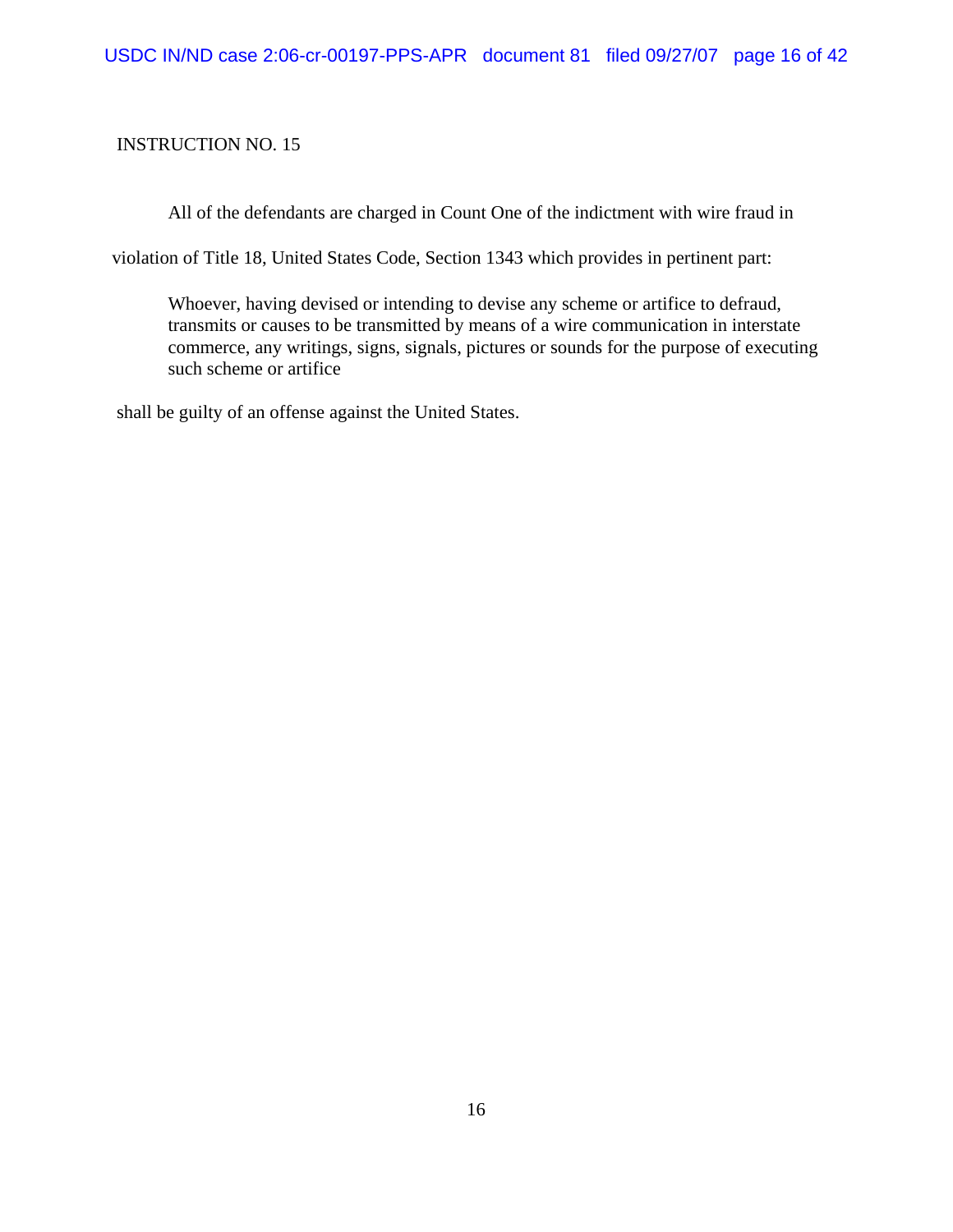To sustain the charge of wire fraud, the government must prove the following propositions:

First, that the defendant knowingly devised or participated in the scheme to defraud or to obtain money or property by means of false pretenses, representations or promises, as described in Count One of the indictment;

Second, that the defendant did so knowingly and with the intent to defraud; and

Third, that for the purpose of carrying out the scheme or attempting to do so, the defendant used or caused the use of interstate wire communications to take place in the manner charged in the particular count.

If you find from your consideration of all the evidence that each of these propositions has been proved beyond a reasonable doubt, then you should find the defendant guilty.

If, on the other hand, you find from your consideration of all the evidence that any one of these propositions has not been proved beyond a reasonable doubt, then you should find the defendant not guilty.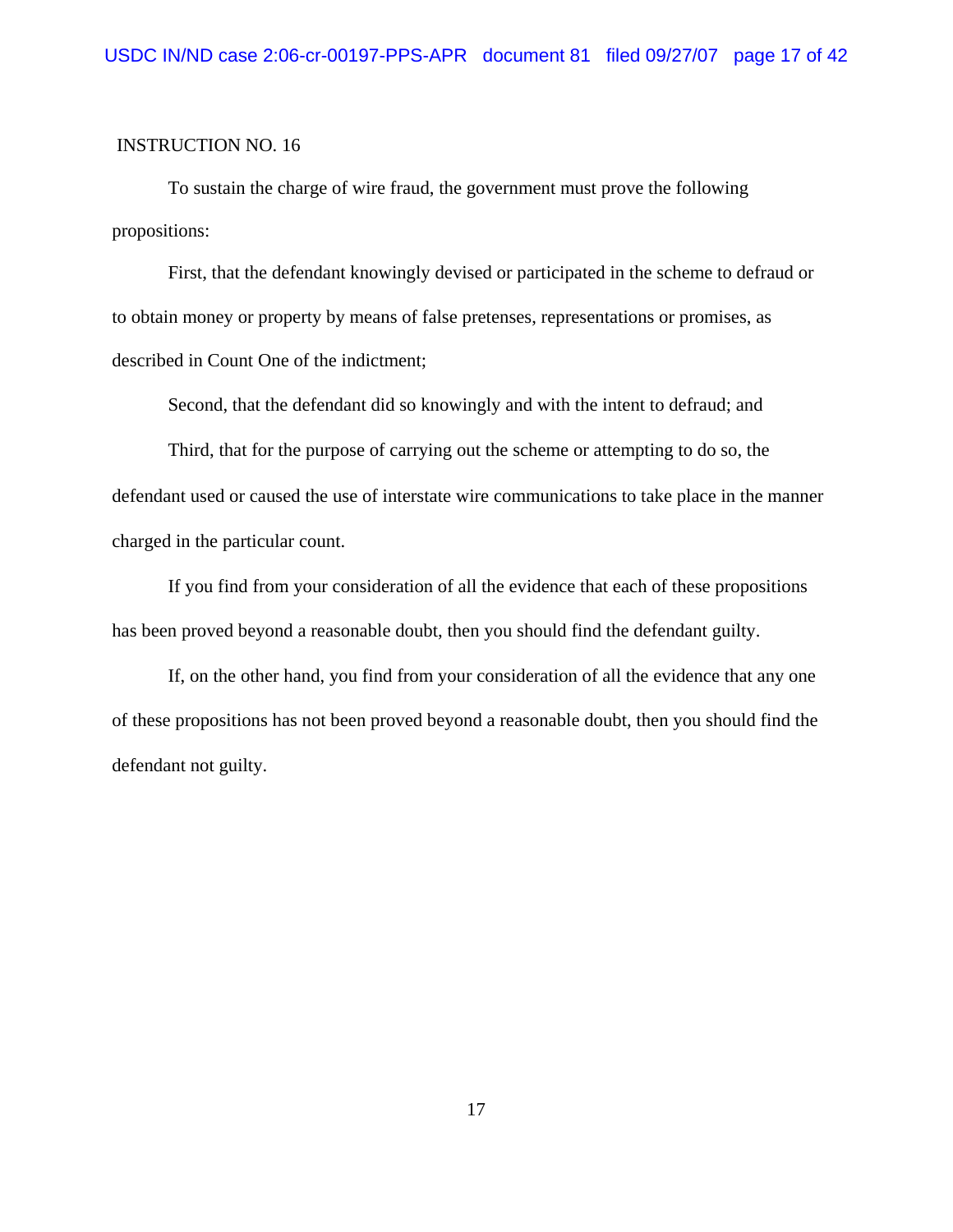A scheme is a plan or course of action formed with the intent to accomplish some purpose.

In considering whether the government has proven a scheme to defraud or obtain money or property by means of false pretenses, representations or promises, it is essential that one or more of the false pretenses, representations, promises and acts charged in the portion of the indictment describing the scheme be proved establishing the existence of the scheme beyond a reasonable doubt. However, the government is not required to prove all of them.

A scheme to defraud is a scheme that is intended to deceive or cheat another and to obtain money or property or cause the potential loss of money or property to another.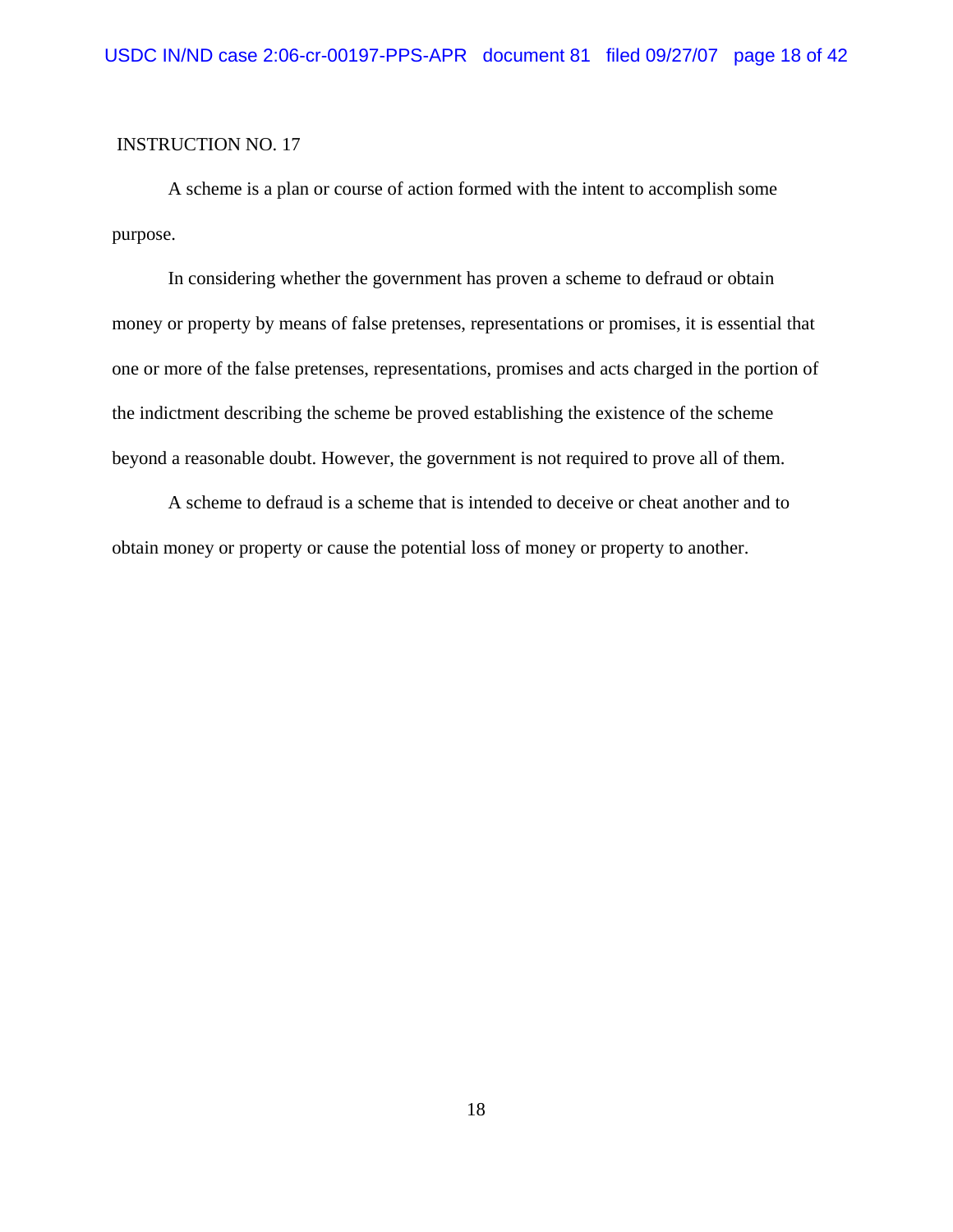The phrase "intent to defraud" means that the acts charged were done knowingly with the intent to deceive or cheat the victim in order to cause a gain of money or property to a defendant or the potential loss of money or property to another.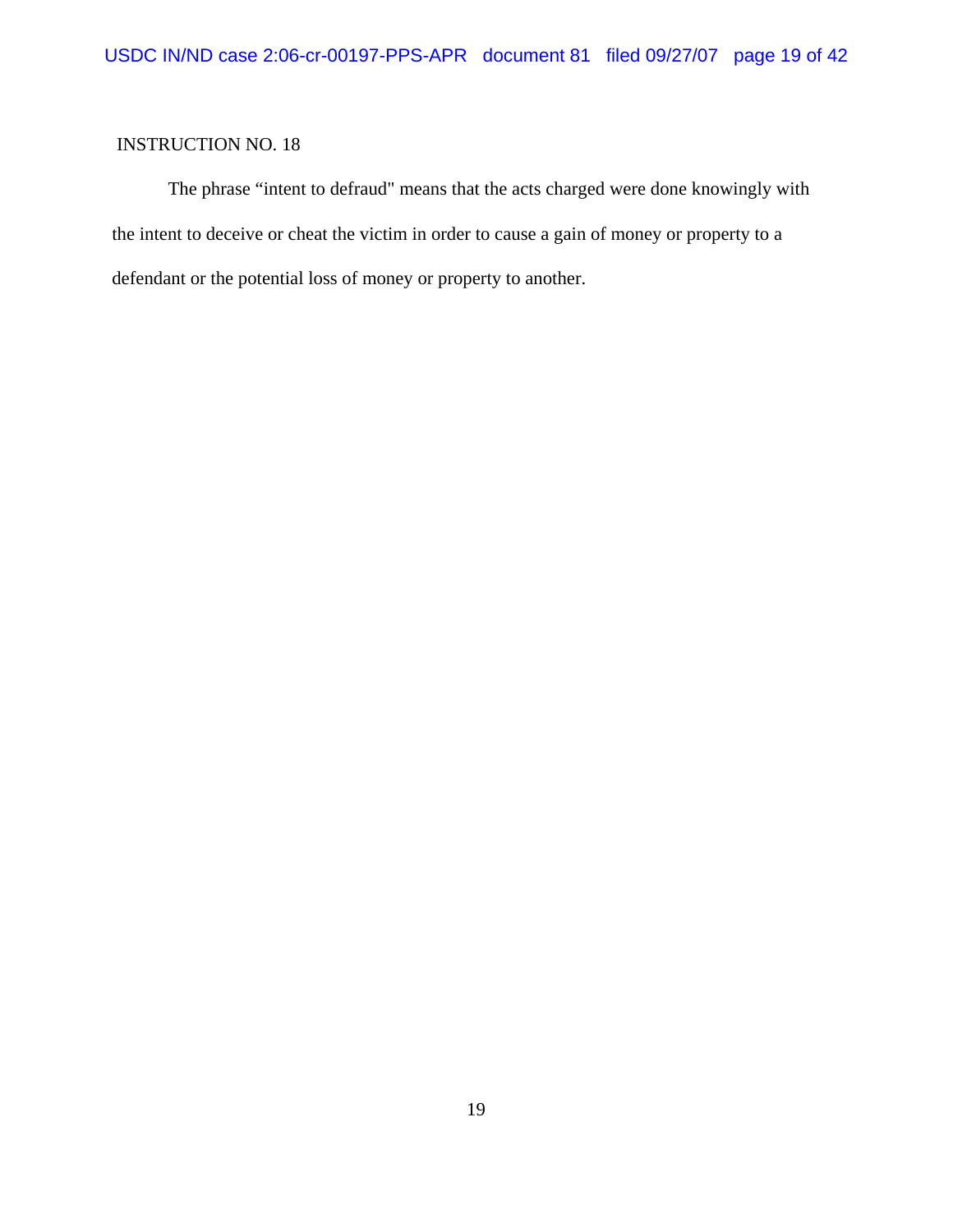When the word "knowingly" or the phrase "the defendant knew" is used in these instructions, it means that the defendant realized what he was doing and was aware of the nature of his conduct, and did not act through ignorance, mistake or accident. Knowledge may be proved by the defendant's conduct, and by all the facts and circumstances surrounding the case.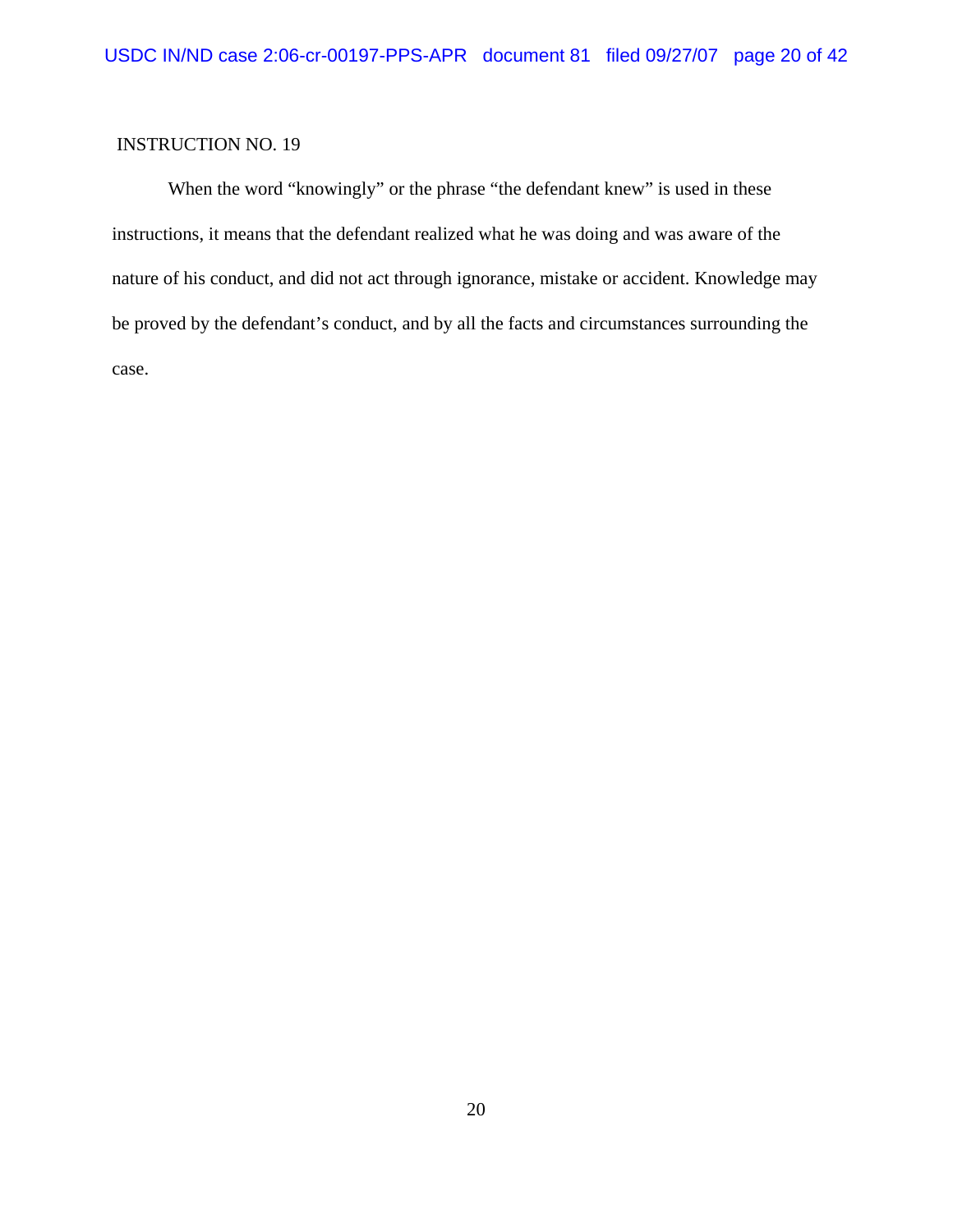The wire fraud statute can be violated whether or not there is any loss or damage to the victim of the crime or gain to the defendant.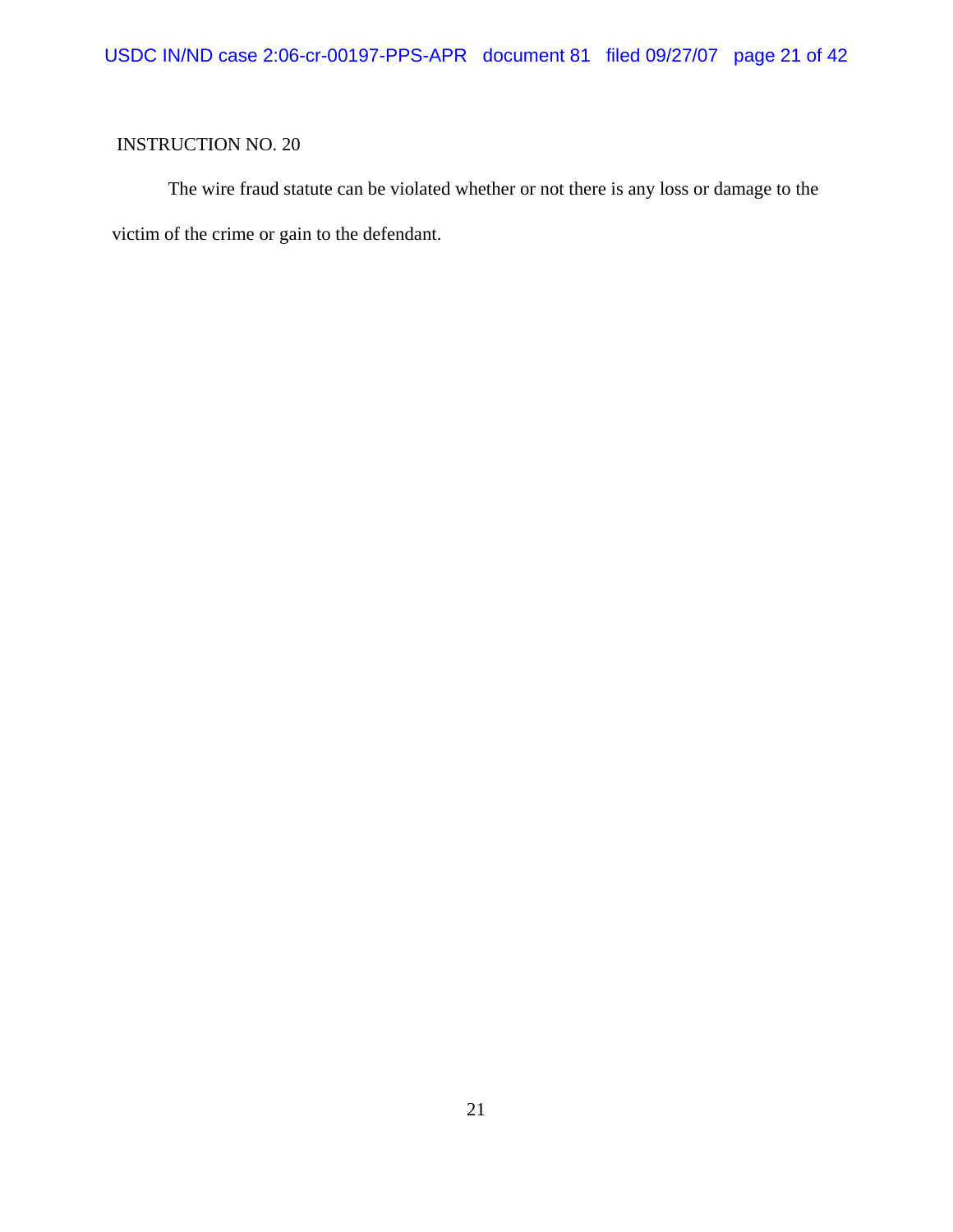The government must prove interstate communication facilities were used to carry out the scheme, or was incidental to an essential part of the scheme.

In order to cause interstate wire communications to take place, a defendant need not actually intend that use to take place. You must find that the defendant knew this use would actually occur, or that the defendant knew that it would occur in the ordinary course of business, or that the defendant knew facts from which that use could reasonably have been foreseen. However, the government does not have to prove that a defendant knew that the wire communication was of an interstate nature.

The defendant need not actually or personally use interstate communication facilities.

Although an item communicated interstate need not itself contain a fraudulent representation or promise or a request for money, it must further or attempt to further the scheme.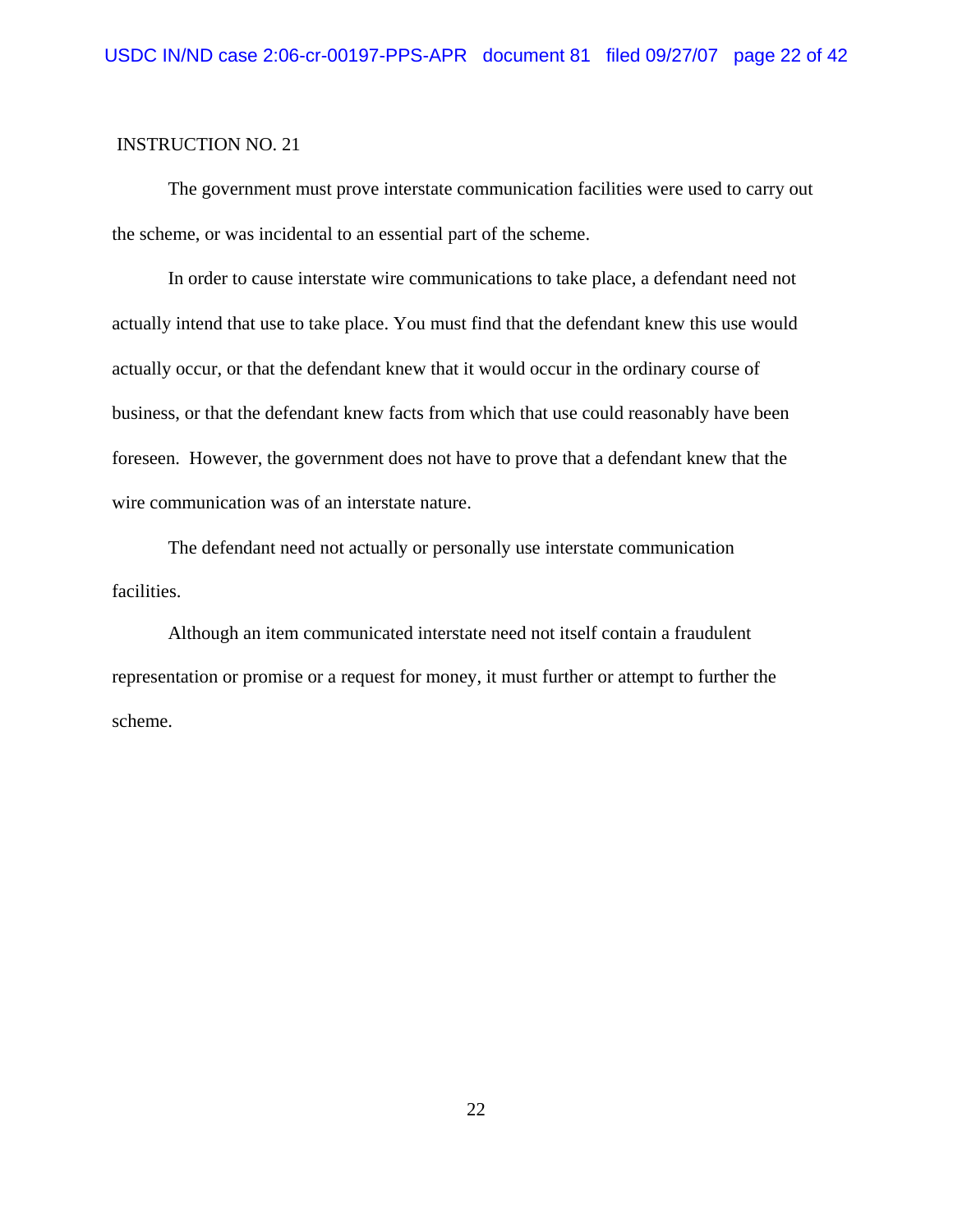An electronic transfer of money across state boundaries constitutes a transmission by means of wire communication in interstate commerce within the meaning of the wire fraud statute.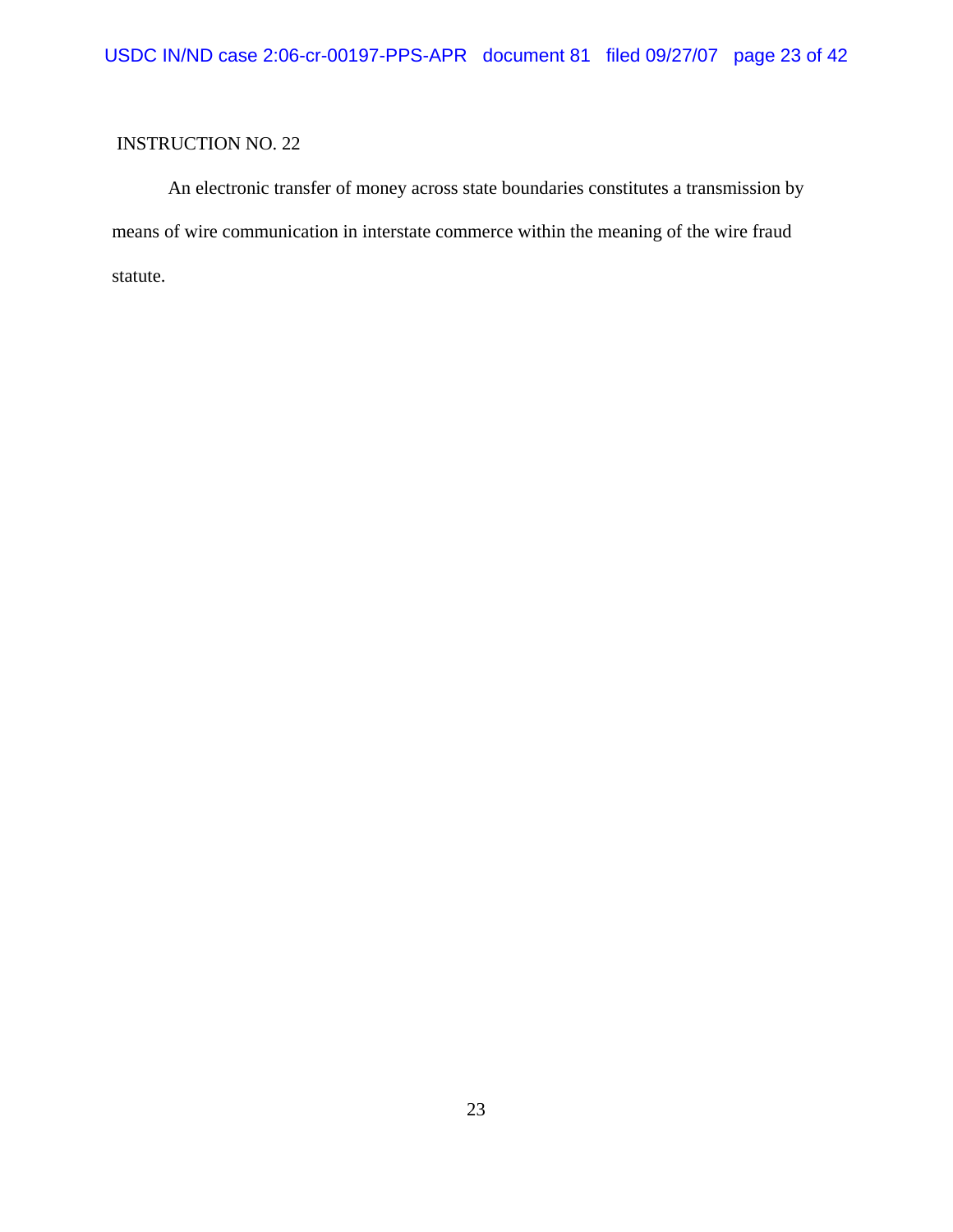Count Two charges that from late December 2000 and continuing to on or about

October 9, 2001, WILLIE HARRIS and ROOSEVELT POWELL conspired to commit a

federal offense, namely, theft of funds from Lake County, Indiana government, in violation of

Title 18, United States Code, Section 371 which provides:

If two or more persons conspire either to commit any offense against the United States, or to defraud the United States, or any agency thereof in any manner or for any purpose, and one or more of such persons does any act to effect the object of the conspiracy, each . . . is guilty of a crime.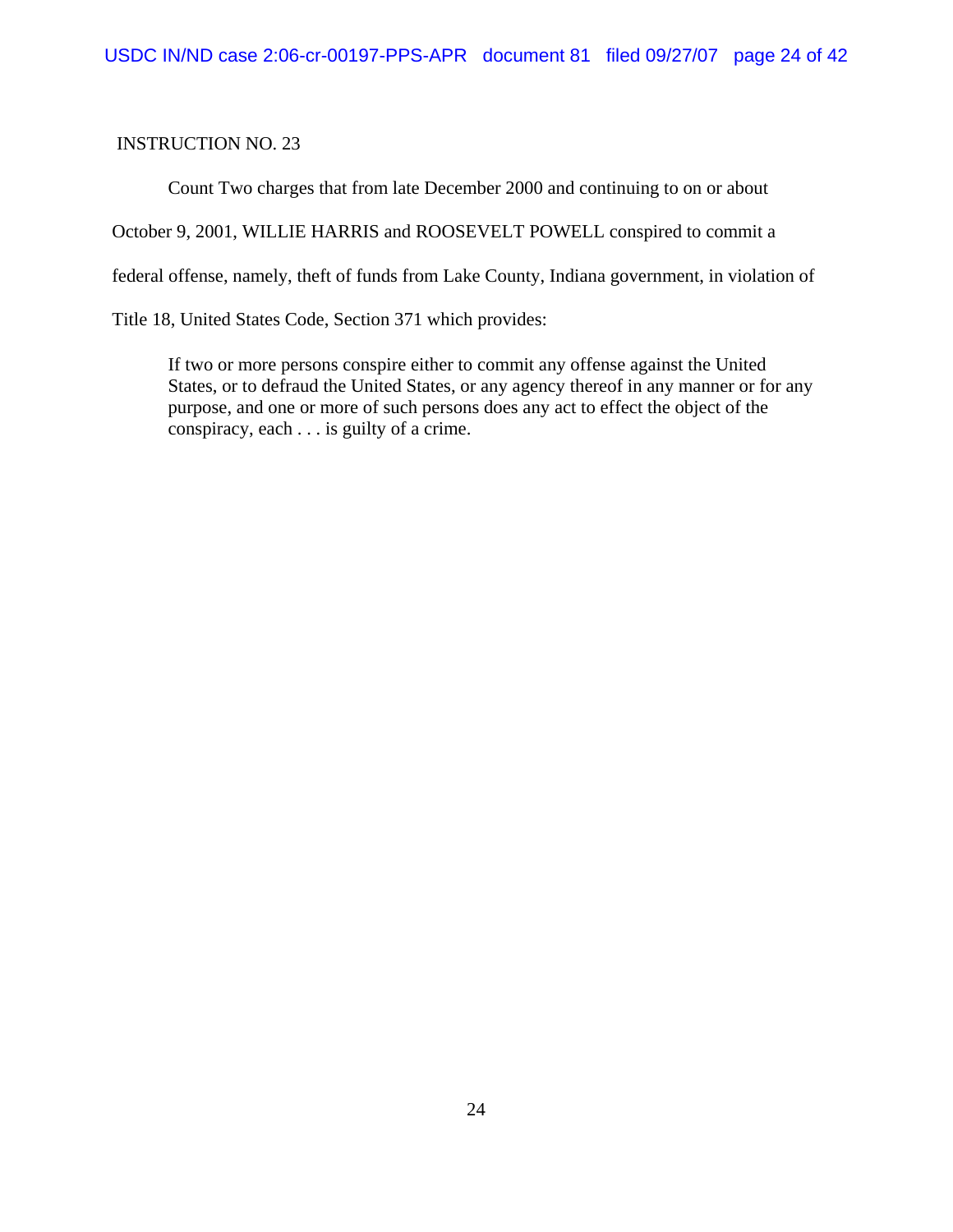A conspiracy is an agreement between two or more persons to accomplish an unlawful purpose. To sustain the charge of conspiracy as charged in Count Two, the government must prove:

First, that the conspiracy as charged in Count Two existed;

Second, that the defendant knowingly became a member of the conspiracy with an intention to further the conspiracy; and

Third, that an overt act was committed by at least one conspirator in furtherance of the conspiracy.

If you find from your consideration of all the evidence that each of these propositions has been proved beyond a reasonable doubt, then you should find the defendant guilty.

If, on the other hand, you find from your consideration of all of the evidence that any of these propositions has not been proved beyond a reasonable doubt, then you should find the defendant not guilty.

A conspiracy may be established even if its purpose was not accomplished. It is not necessary that all the overt acts charged in the indictment be proved, and the overt act proved may itself be a lawful act.

To be a member of the conspiracy, the defendant need not join at the beginning or know all the other members or the means by which its purpose was to be accomplished. The government must prove beyond a reasonable doubt that the defendant was aware of the common purpose and was a willing participant.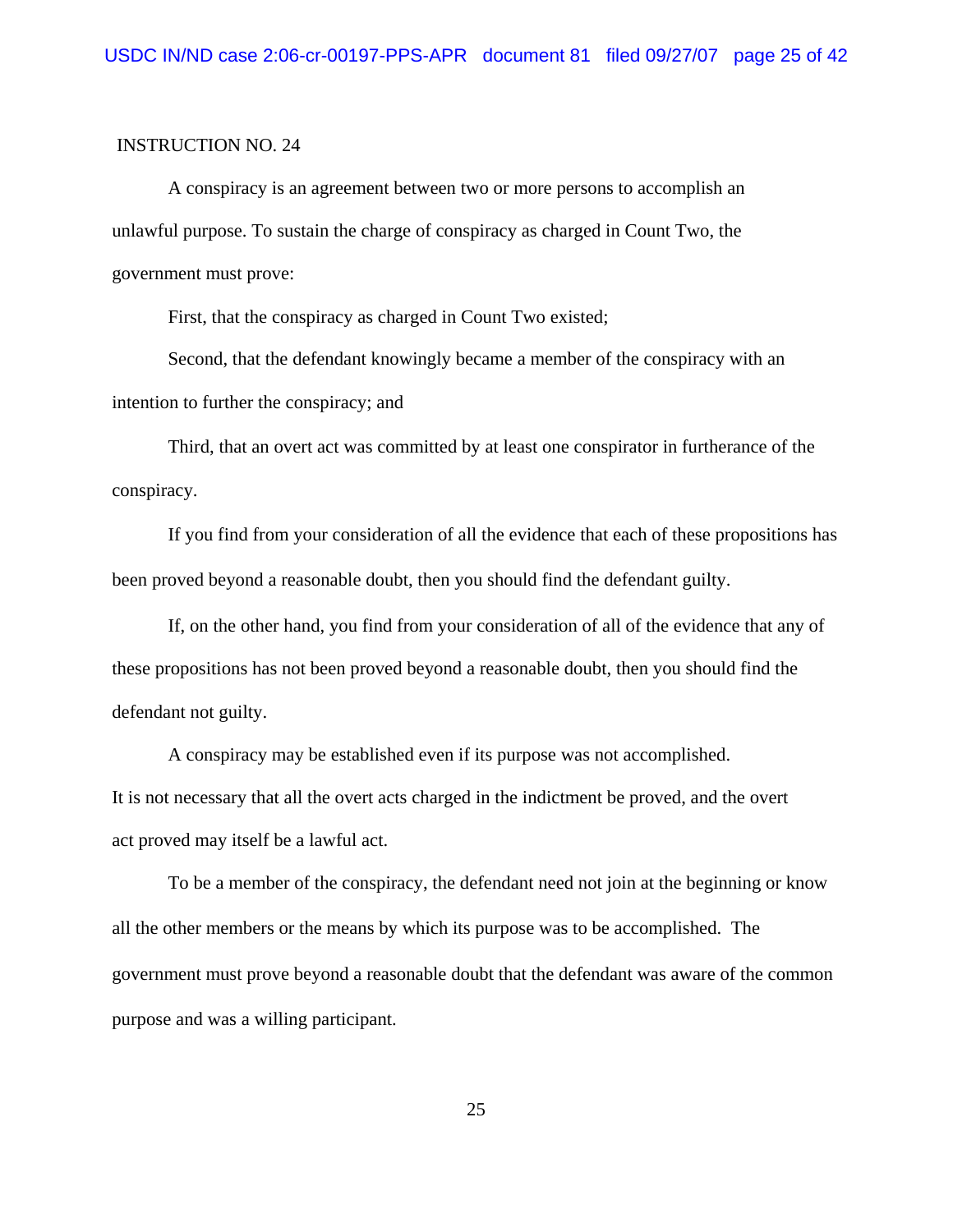Count Three charges that from late December 2000 and continuing until on or about April 15, 2002, WILLIE HARRIS, WILLIAM SMITH and ROOSEVELT POWELL conspired to defraud the United States and the Internal Revenue Service.

Count Three charges a violation of the same statute as Count 2 – Title 18, United States Code, Section 371 – but in a different way. In addition to conspiracy to commit an offense against the United States as charged in Count 2, one can also commit conspiracy by conspiring or agreeing to defraud the United States by impeding, impairing, obstructing and defeating the lawful functions of the Internal Revenue Service of the Treasury Department in the ascertainment, computation, assessment, and collection of income taxes, as alleged in Count Three.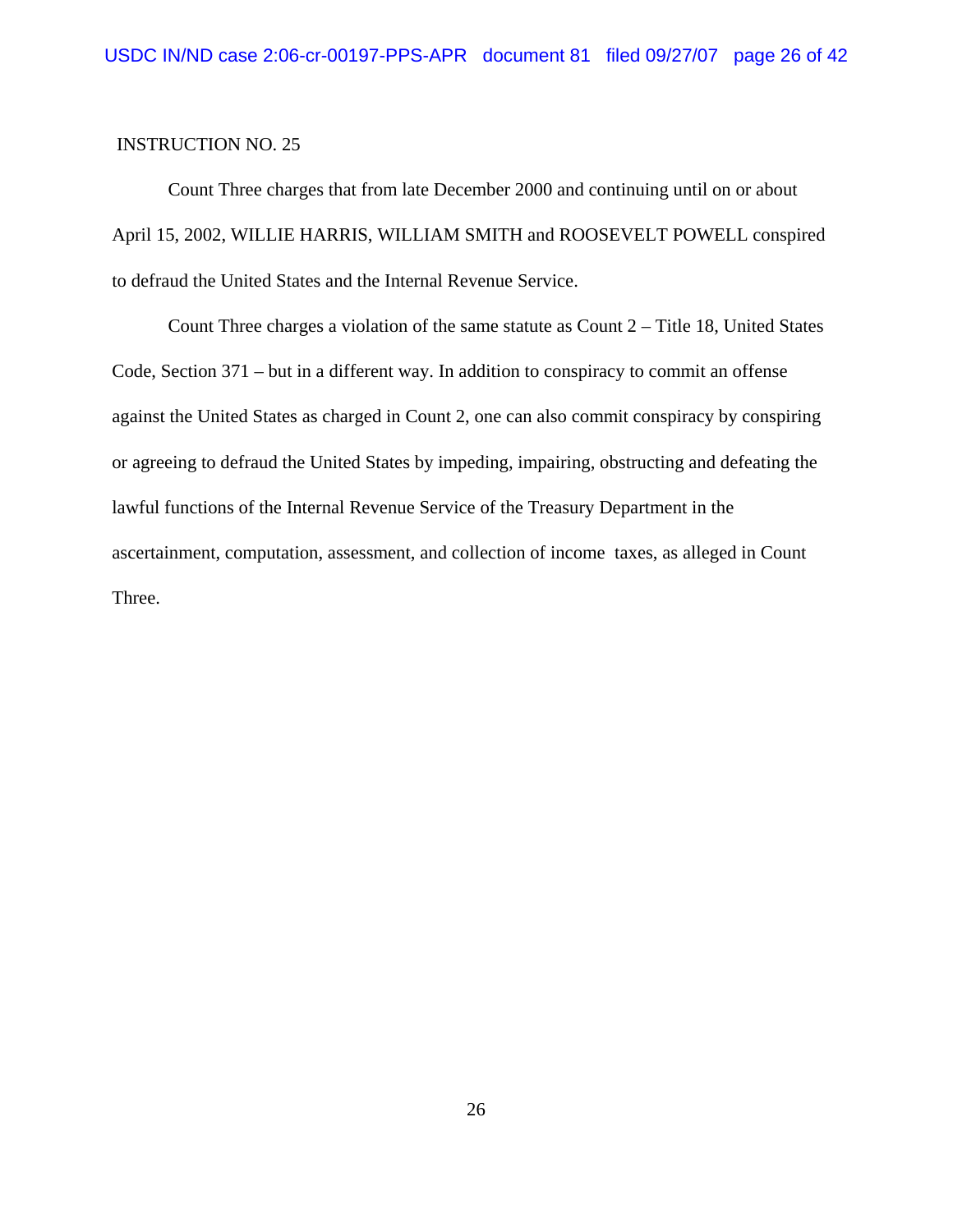To sustain the charge of conspiracy as charged in Count Three, the government must prove:

First, that the conspiracy as charged in Count Three existed;

Second, that the defendant knowingly became a member of the conspiracy with an intention to further the conspiracy; and

Third, that an overt act was committed by at least one conspirator in furtherance of the conspiracy.

If you find from your consideration of all the evidence that each of these propositions has been proved beyond a reasonable doubt, then you should find the defendant guilty.

If, on the other hand, you find from your consideration of all of the evidence that any of these propositions has not been proved beyond a reasonable doubt, then you should find the defendant not guilty.

A conspiracy may be established even if its purpose was not accomplished. It is not necessary that all the overt acts charged in the indictment be proved, and the overt act proved may itself be a lawful act.

To be a member of the conspiracy, the defendant need not join at the beginning or know all the other members or the means by which its purpose was to be accomplished. The government must prove beyond a reasonable doubt that the defendant was aware of the common purpose and was a willing participant.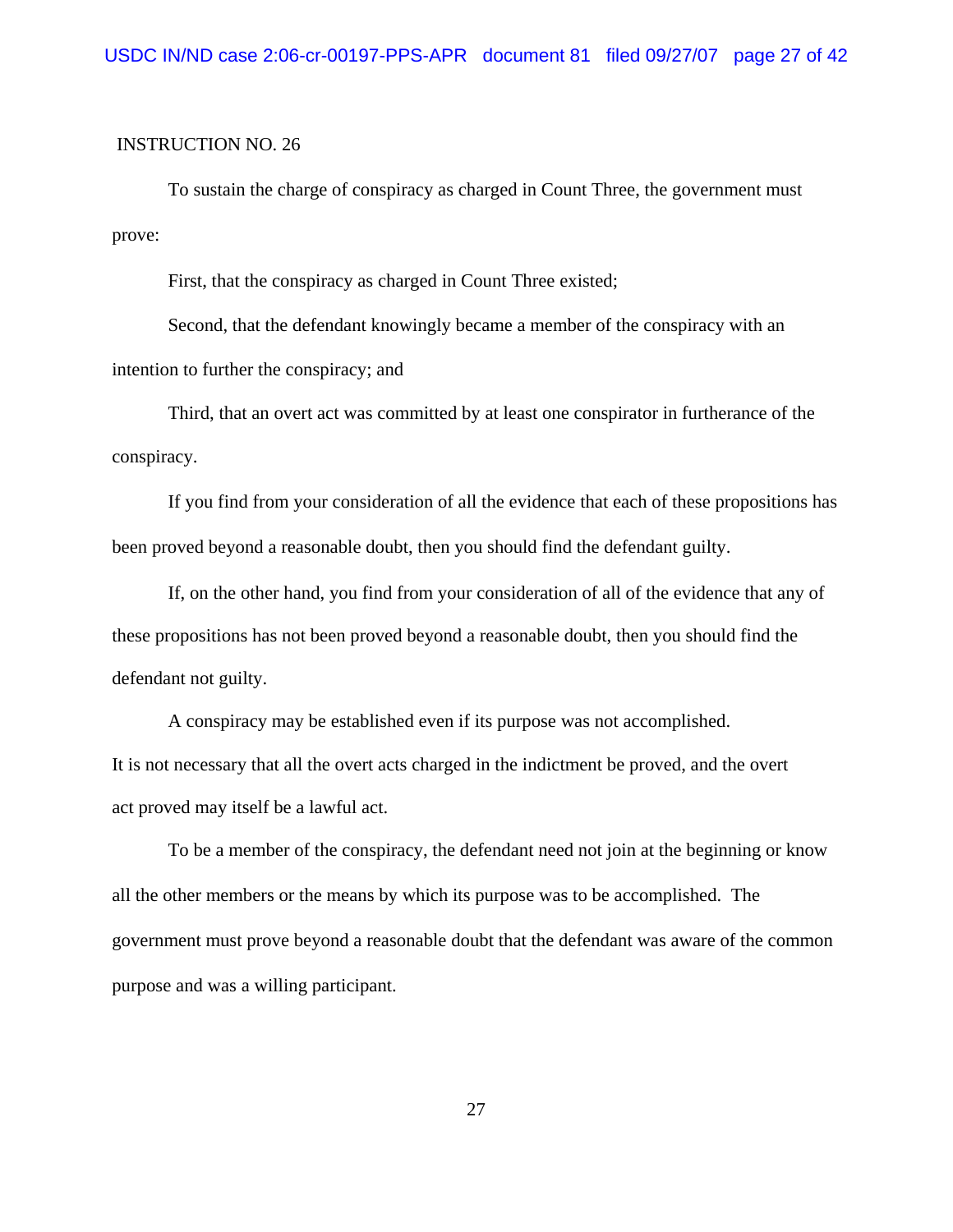A conspiracy to defraud the United States includes conspiracies to interfere with, or obstruct, any lawful government function by fraud, deceit or any dishonest means.

The Internal Revenue Service, commonly known as the IRS, is an agency of the United States Government. The IRS is responsible for the collection of tax revenue. As part of those efforts, the IRS requires that taxpayers truthfully and honestly report their full taxable income and that representations made to it about the nature of transactions are truthful. Thus, the phrase "conspiracy to defraud the United States" in this Indictment means that the defendants allegedly conspired to impede, impair, obstruct or defeat the lawful functions of the IRS to ascertain taxes and to lawfully collect tax revenue due and owing.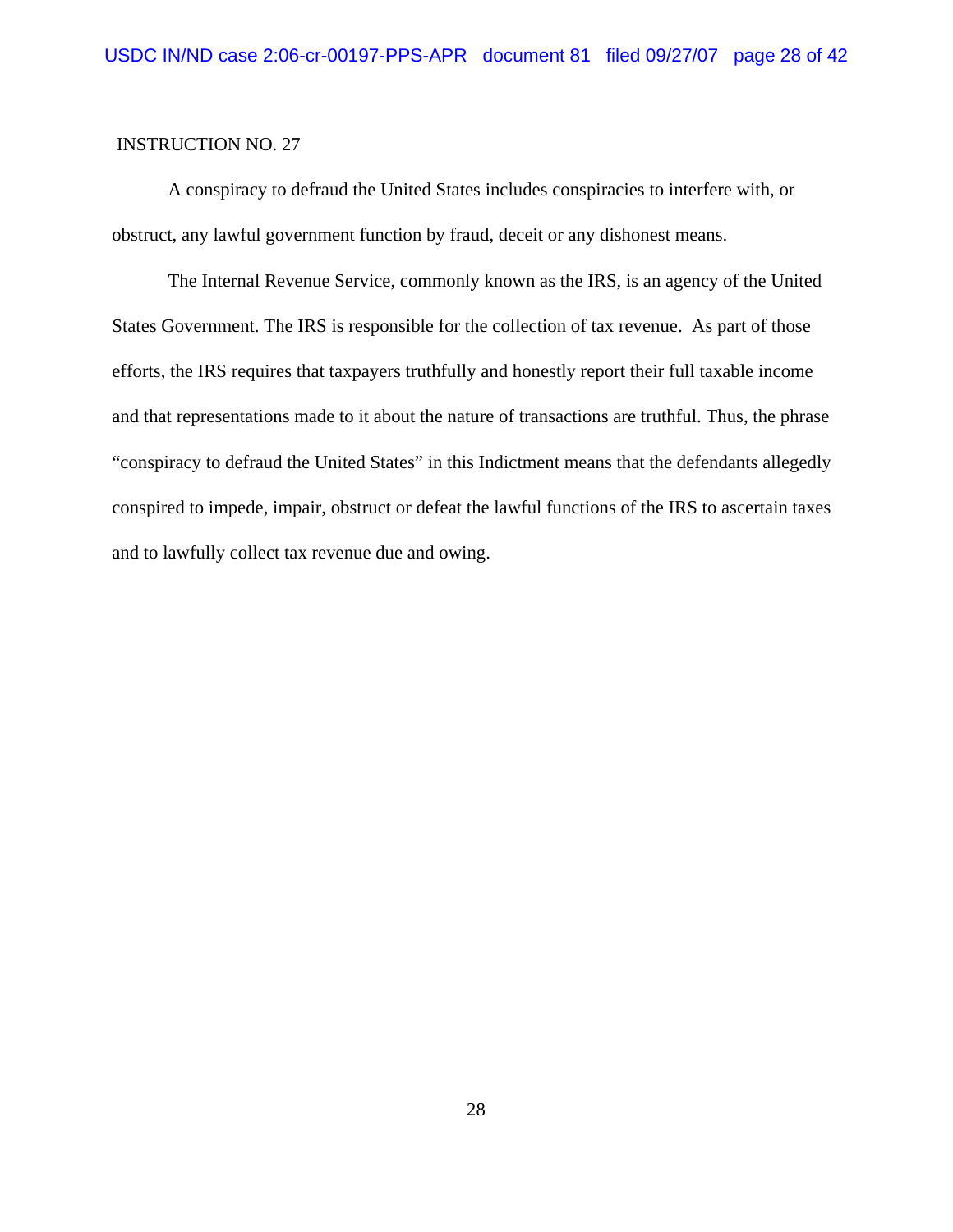Count Four charges WILLIAM A. SMITH with filing a false or fraudulent tax return for the year 2001.

Count Five charges ROOSEVELT POWELL with filing a false or fraudulent tax return

for the year 2001.

Count Six charges WILLIE HARRIS with filing a false or fraudulent tax return for the

year 2001.

Counts Four, Five and Six all allege a violation of Title 26, United States Code, Section

7206(1), which provides that:

Any person who willfully makes and subscribes any return, statement, or other document, which contains or is verified by a written declaration that it is made under the penalties of perjury, and which he does not believe to be true and correct as to every material matter [shall be guilty of a crime].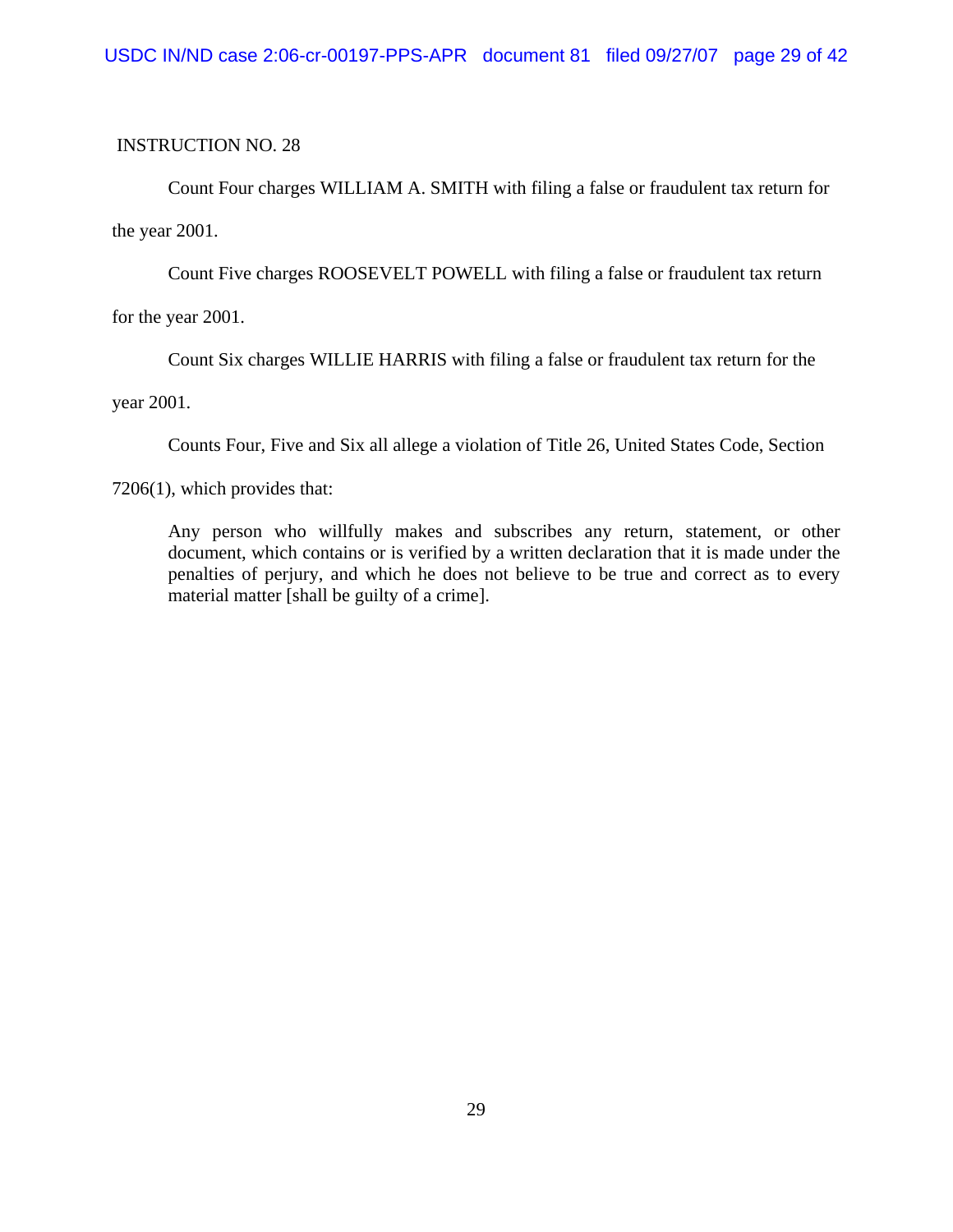To sustain the charge that a defendant willfully made and caused to be made a false individual income tax return for Counts Four, Five and Six, the government must prove the following propositions:

First, the defendant made or caused to be made the income tax return;

Second, the defendant signed the income tax return, which contained a written declaration that it was made under penalties of perjury;

Third, the defendant filed the income tax return or caused the income tax return to be filed with the Internal Revenue Service;

Fourth, the income tax return was false as to a material matter, as charged in the count; and

Fifth, when the defendant made and signed the tax return, the defendant did so willfully and did not believe that the tax return was true, correct and complete as to every material matter.

If you find from your consideration of all the evidence that each of these propositions has been proved beyond a reasonable doubt as to the particular count, then you should find the defendant guilty of the particular count.

If, on the other hand, you find from your consideration of all the evidence that any of these propositions has not been proved beyond a reasonable doubt as to the particular count, then you should find the defendant not guilty of that particular count.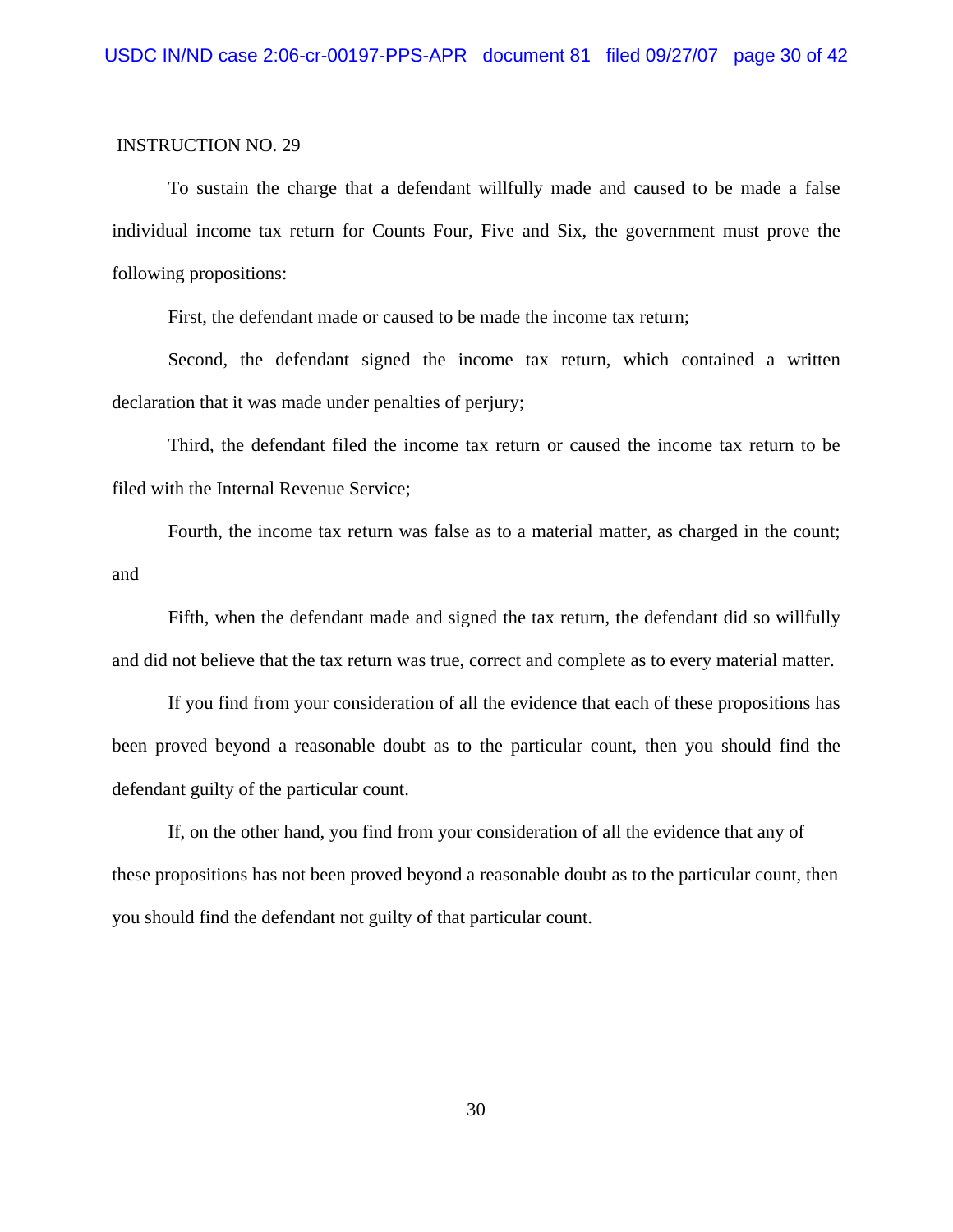For Counts Four, Five and Six, the word "willfully" means the voluntary and intentional violation of a known legal duty or the purposeful omisison to do what the law requires. The defendant acted willfully if he knew it was his legal duty to file truthful tax returns, and intentionally filed a false return.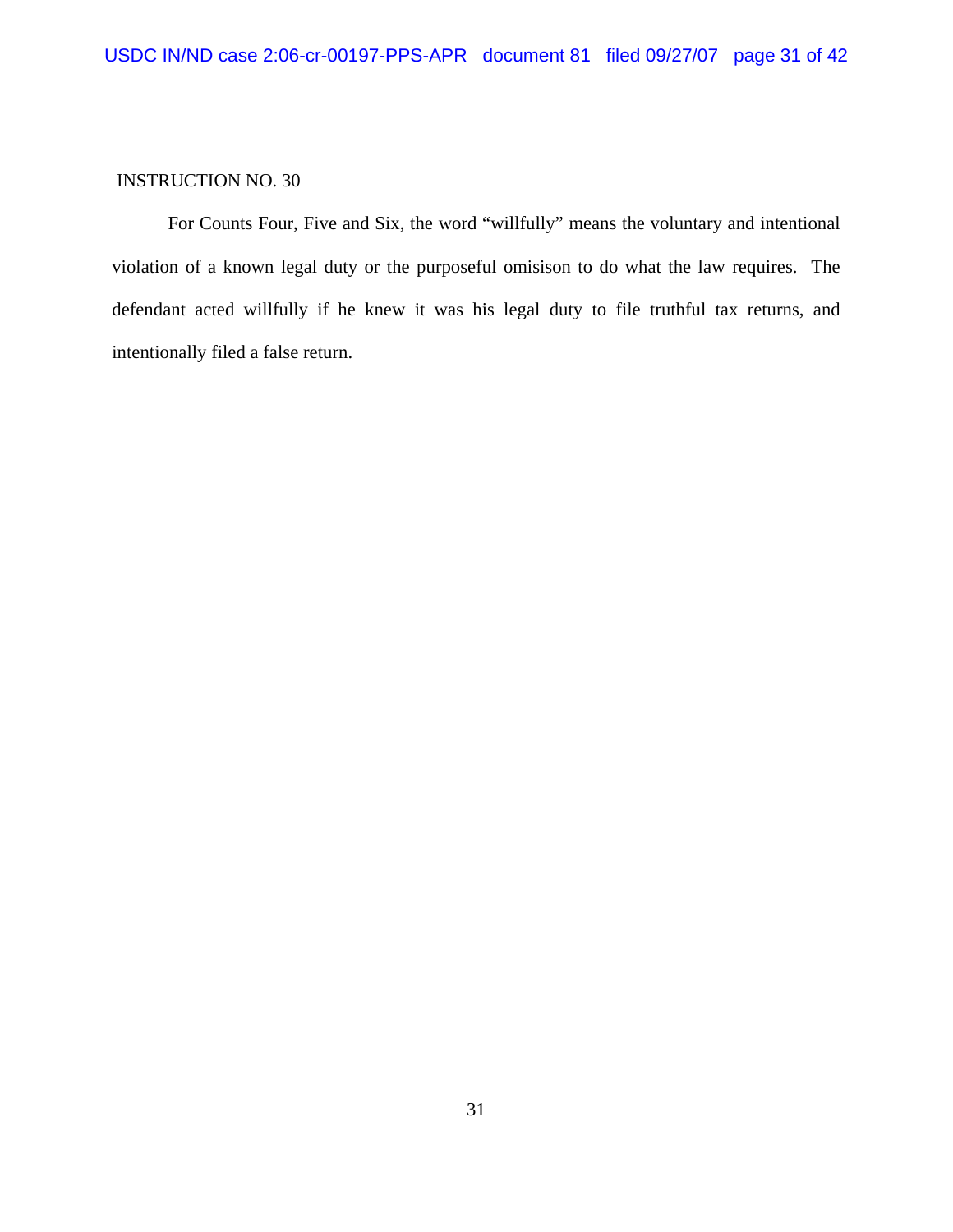Any tax return signed or subscribed by an electronic signature shall be treated as having been signed under penalty of perjury.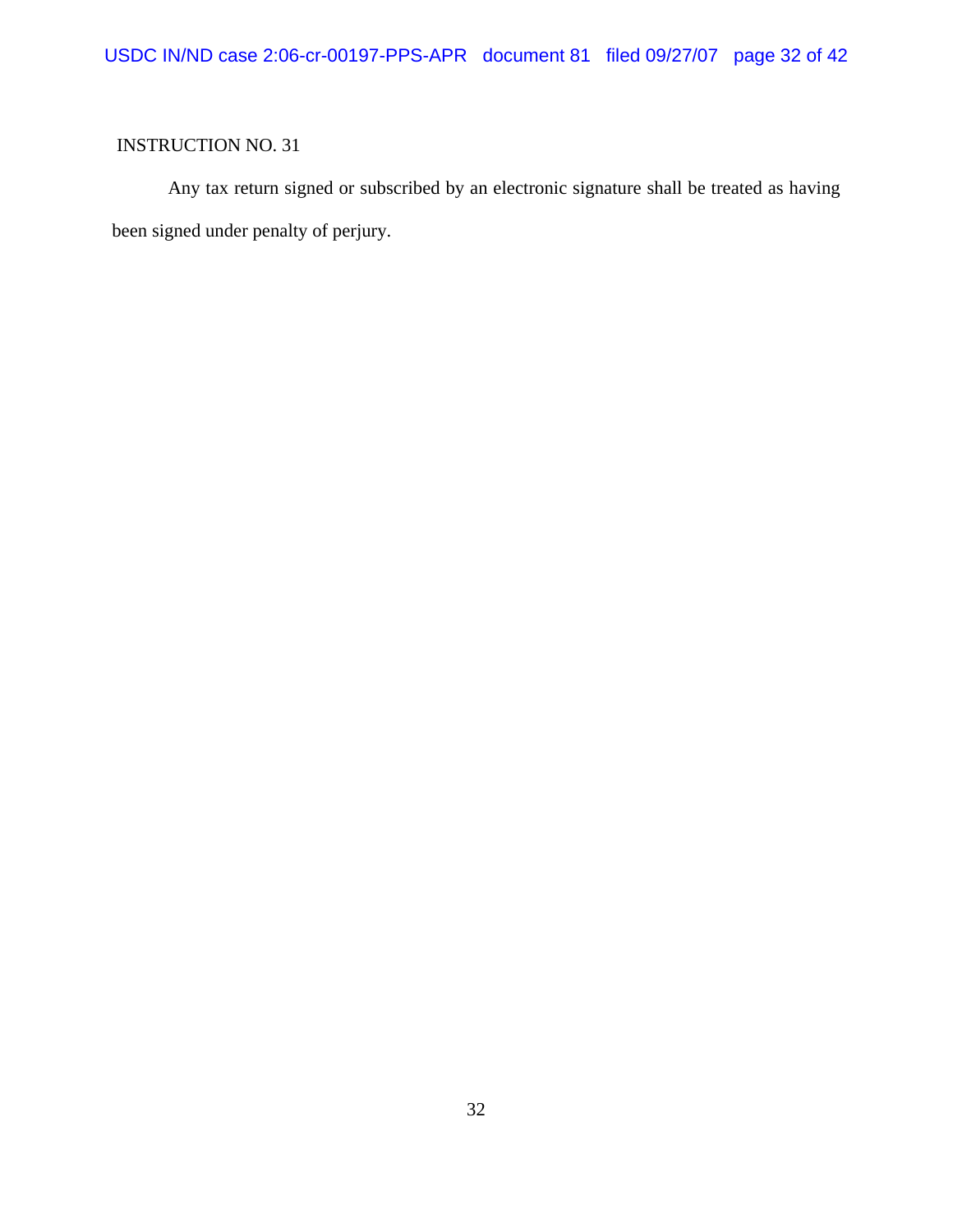A line on a tax return is a material matter if the information required to be reported on that line is capable of influencing the correct computation of the amount of tax liability of the individual or the verification of the accuracy of the return.

For Count Four, if you find that defendant WILLIAM SMITH willfully understated the amount of total income (Line 22) on his individual tax return, and if you find that the amount of total income is essential to a correct computation of the amount of taxable income or tax or to the verification of that return, then you may find that the false and fraudulent statements were false as to a material matter.

For Count Five, if you find that defendant ROOSEVELT POWELL willfully understated the amount of total income (Line 22) on his individual tax return, and if you find that the amount of total income is essential to a correct computation of the amount of taxable income or tax or to the verification of that return, then you may find that the false and fraudulent statements were false as to a material matter.

For Count Six, if you find that defendant WILLIE HARRIS willfully understated the amount of a capital gain (Line 13) or total income (Line 22) on his individual tax return, and if you find that the amount of a capital gain or total income is essential to a correct computation of the amount of taxable income or tax or to the verification of that return, then you may find that the false and fraudulent statements were false as to a material matter.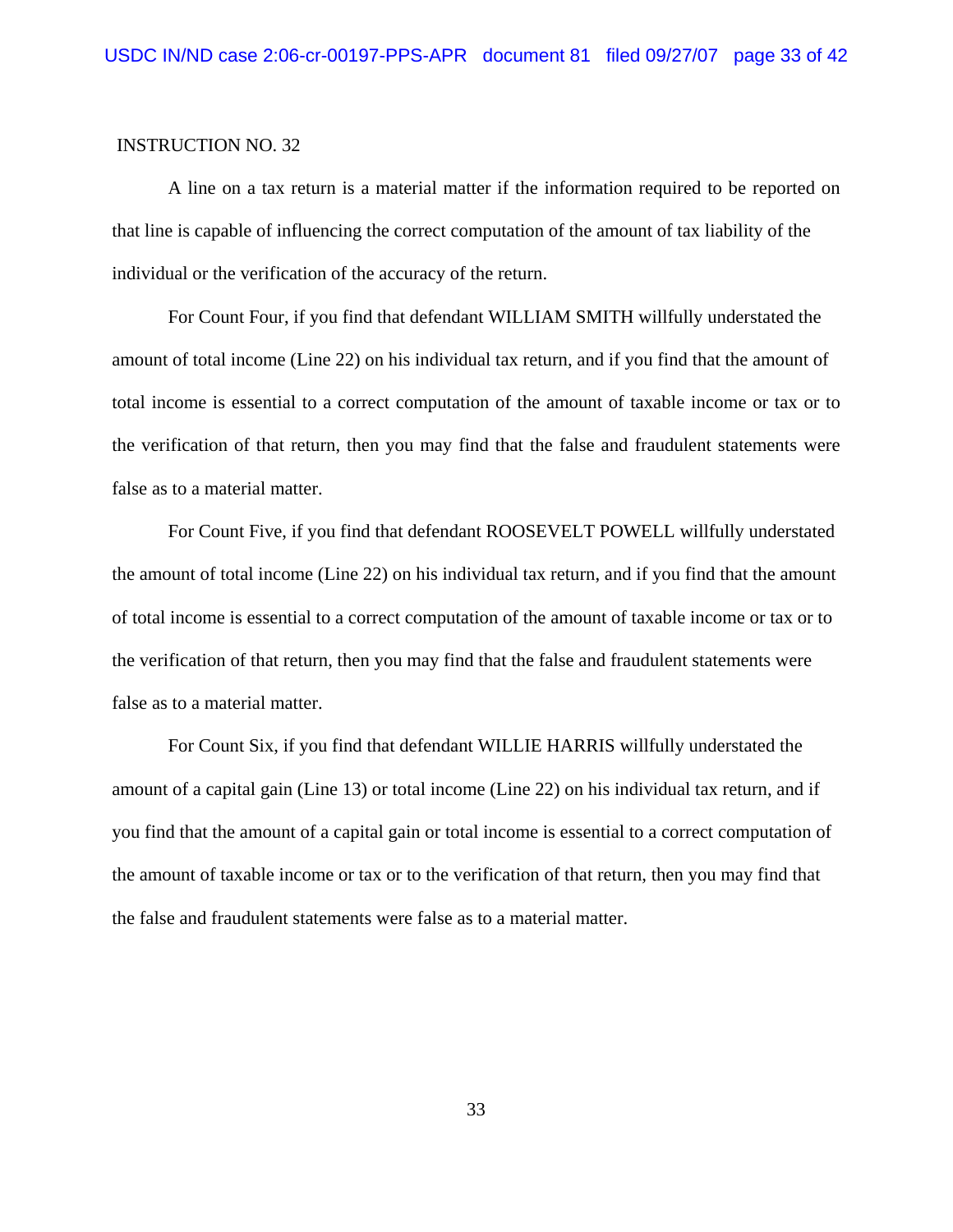You are instructed that in proving that a defendant violated Counts Three, Four, Five and Six, the government does not have to prove that there was a tax due and owing for the years in issue. Whether the government has or has not suffered a pecuniary or monetary loss as a result of the alleged return is not an element of the offense.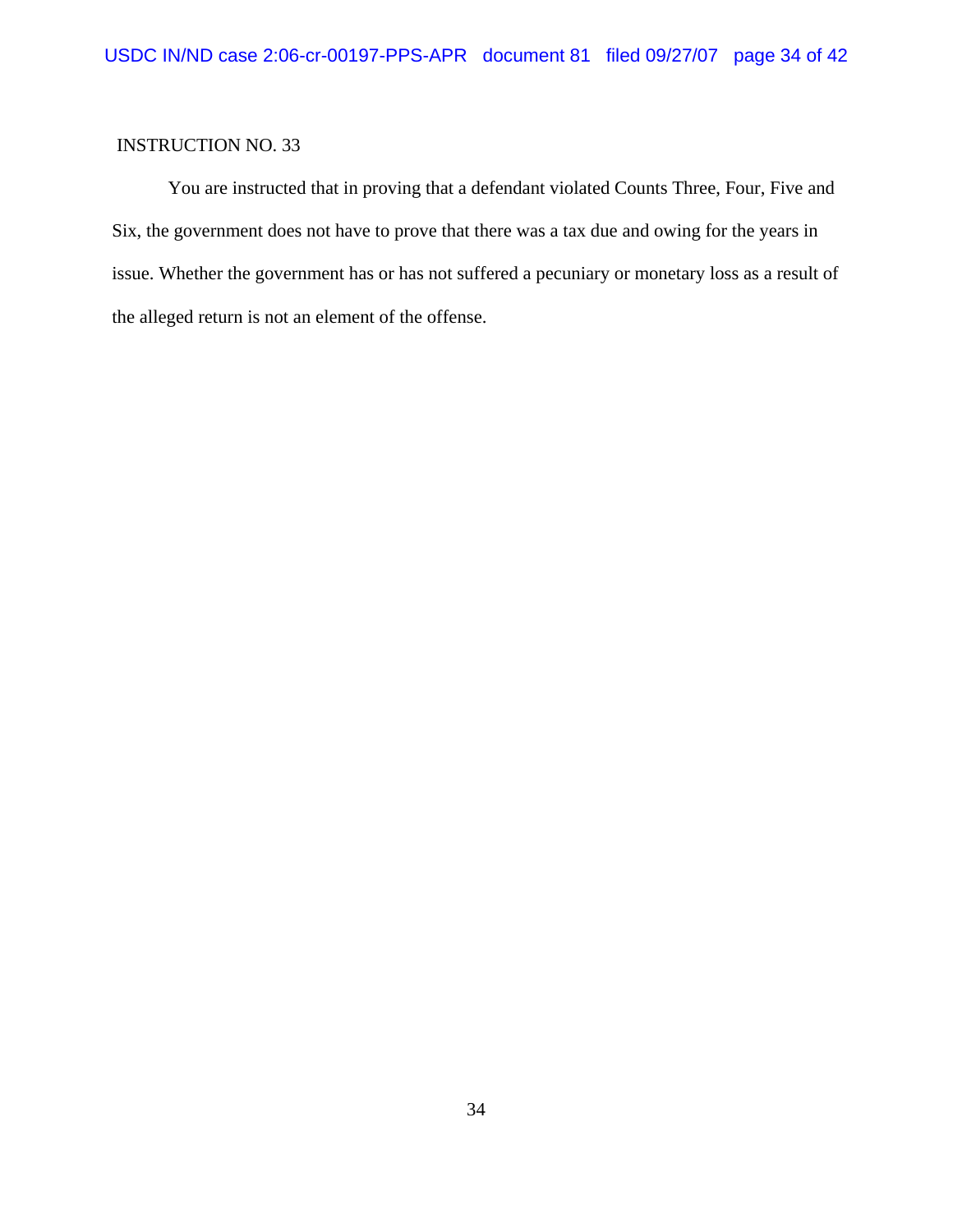It is not necessary to prove that the accused personally did every act constituting the offense charged. As a general rule, whatever any person is legally capable of doing himself, he can do through another as his agent. So, if the acts or conduct of an employee or other agent are willfully ordered or directed, or willfully authorized or consented to by the accused, then the law holds the accused responsible for such acts or conduct the same as if personally done by the accused.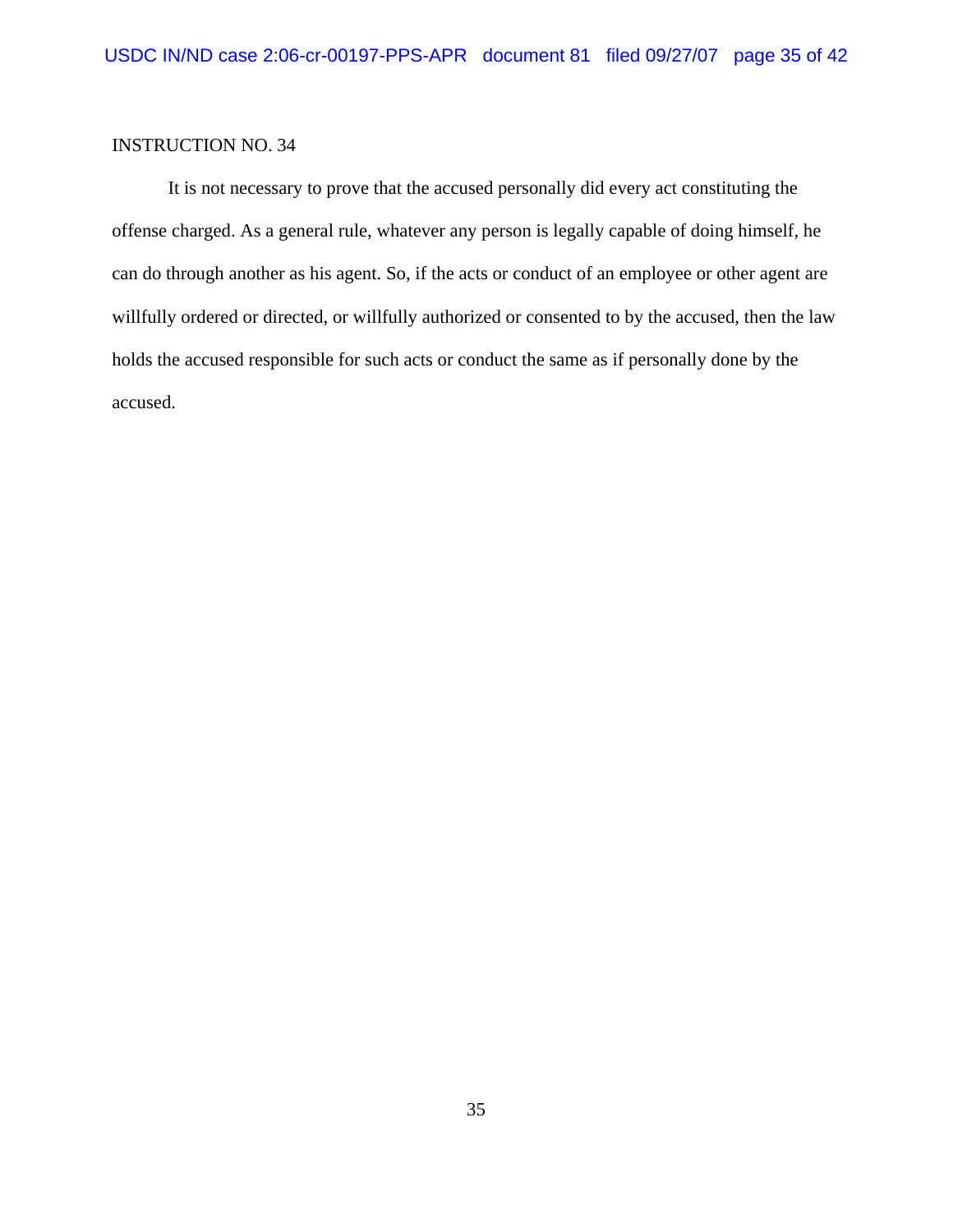If you find beyond a reasonable doubt from the evidence in this case that a fraudulent return was filed and that this was done willfully as charged in Counts Four, Five or Six of the Indictment, then you may find that the offense was complete when the fraudulent return was filed.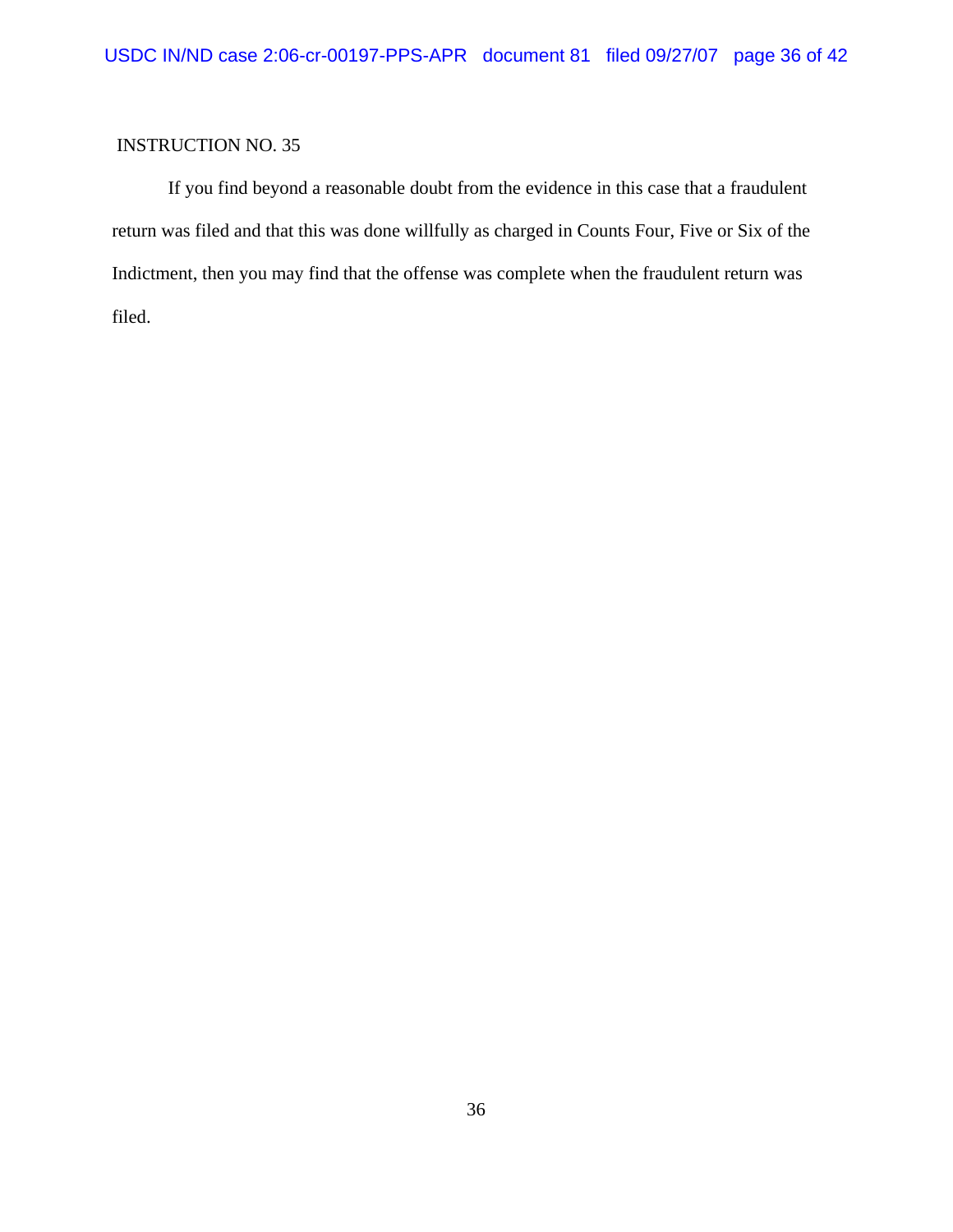The indictment charges that the offenses in Counts One through Six were committed 'on or about' various dates. The government must prove that an offense happened reasonably close to that date but is not required to prove that the alleged offense happened on that exact date.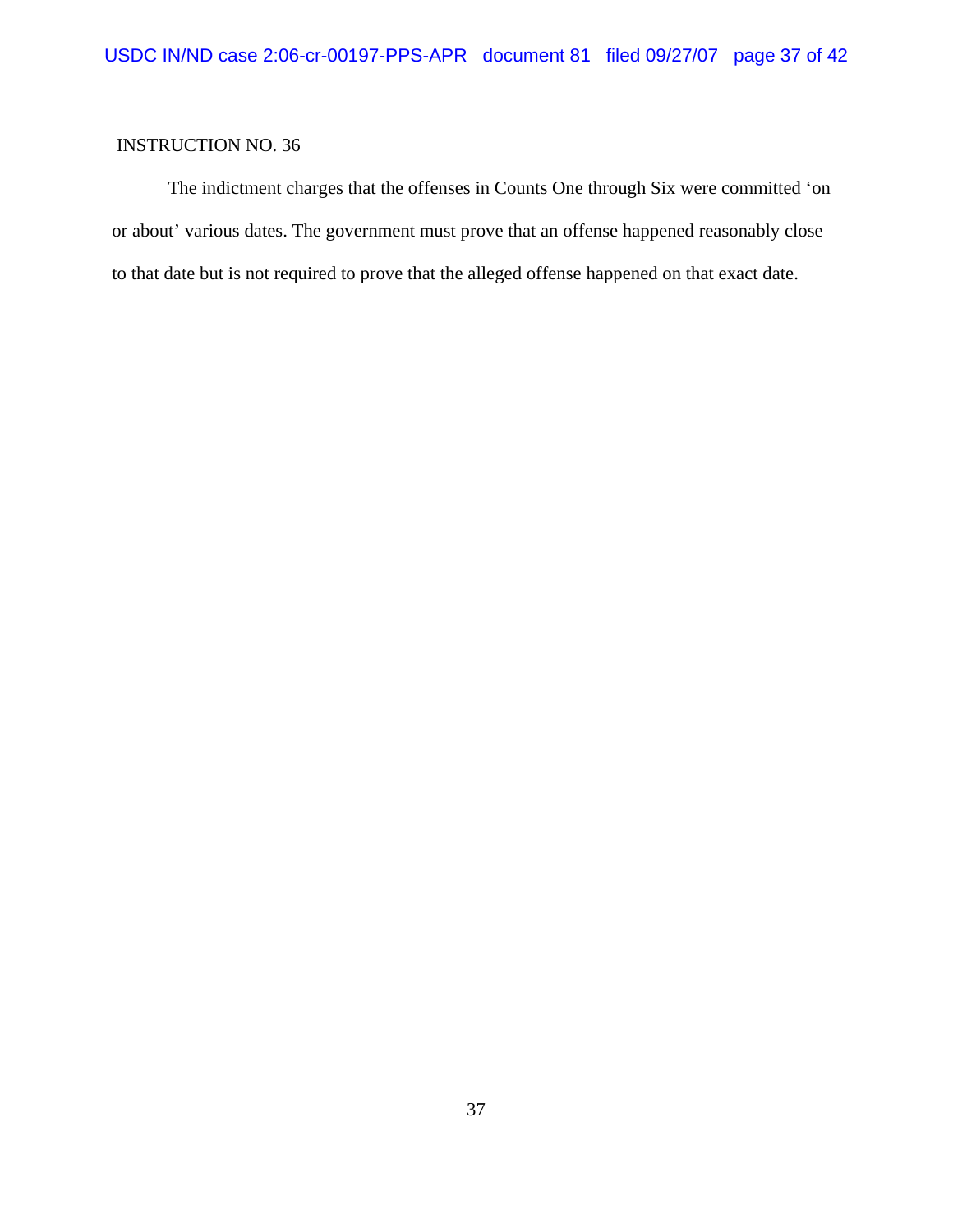Any person who knowingly aids, counsels, commands, induces or procures the commission of an offense may be found guilty of that offense. That person must knowingly associate with the criminal activity, participate in the activity, and try to make it succeed.

If a defendant knowingly caused the acts of another, the defendant is responsible for those acts as though he personally committed them.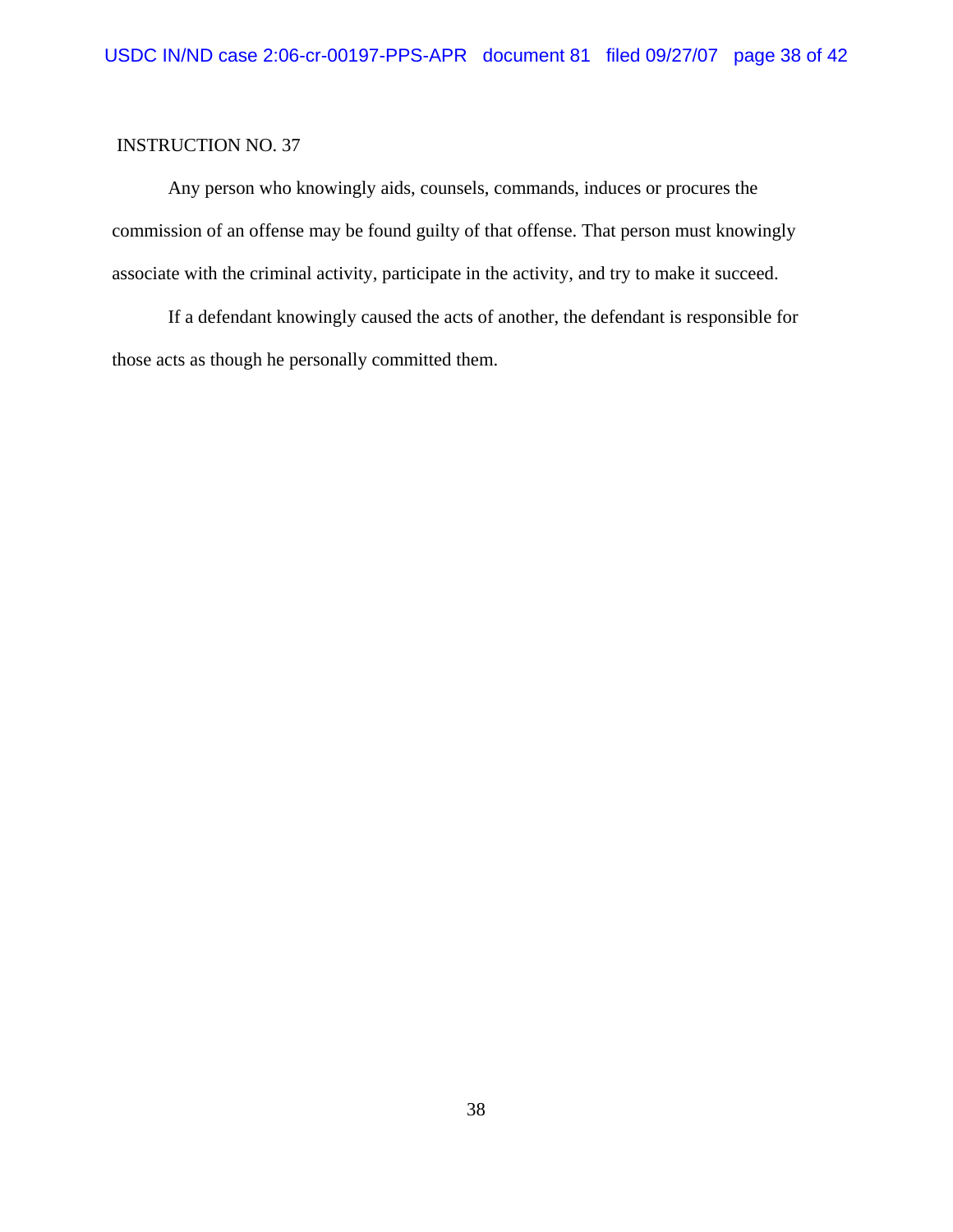Upon retiring to the jury room, select one of your number as your foreperson. The foreperson will preside over your deliberations and will be your representative here in court.

Forms of verdict have been prepared for you.

[Forms of verdict read.]

Take these forms to the jury room, and when you have reached unanimous agreement on the verdict, your foreperson will fill in, date, and each of you will sign the appropriate form.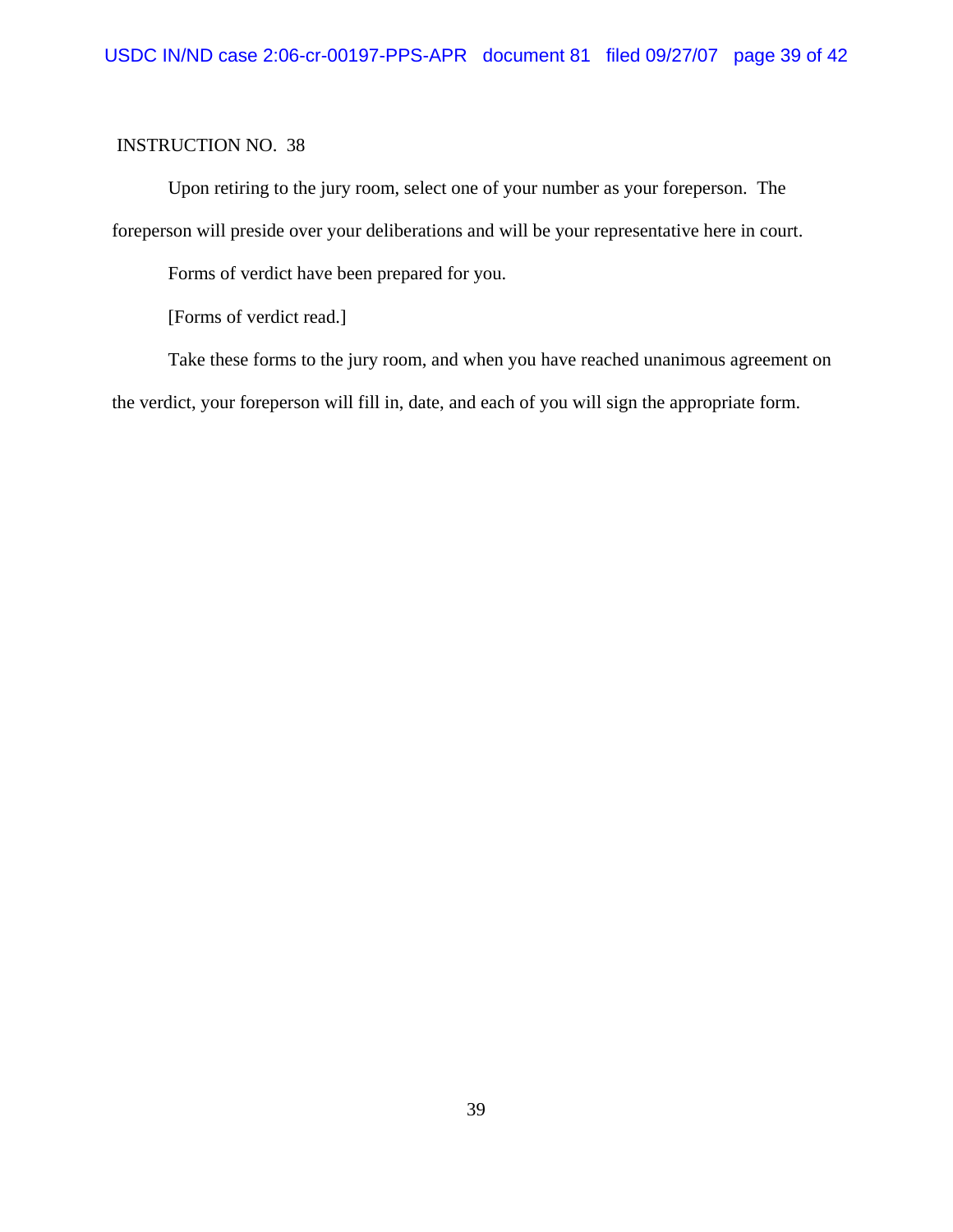### PROPOSED INSTRUCTION NO. 39

Each count of the Indictment charges each defendant named in that count with having committed a separate offense.

You must give separate consideration both to each count and to each defendant. You must consider each count and the evidence relating to it separate and apart from every other count.

You should return a separate verdict as to each defendant and as to each count. Your verdict of guilty or not guilty of an offense charged in one count should not control your decision as to that defendant under any other count.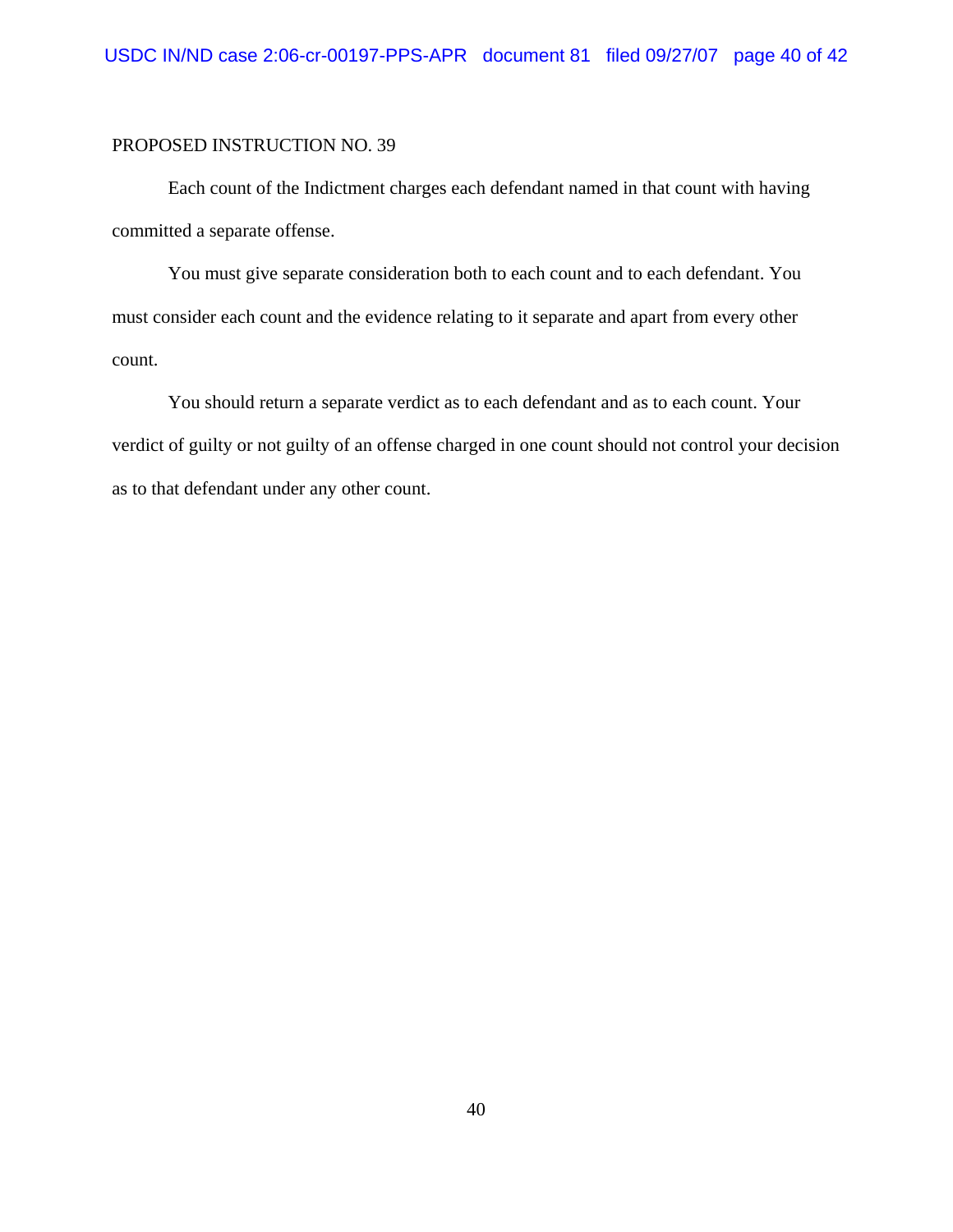I do not anticipate that you will need to communicate with me. If you do, however, the only proper way is in writing, signed by the foreperson, or if he or she is unwilling to do so, by some other juror, and given to the marshal.